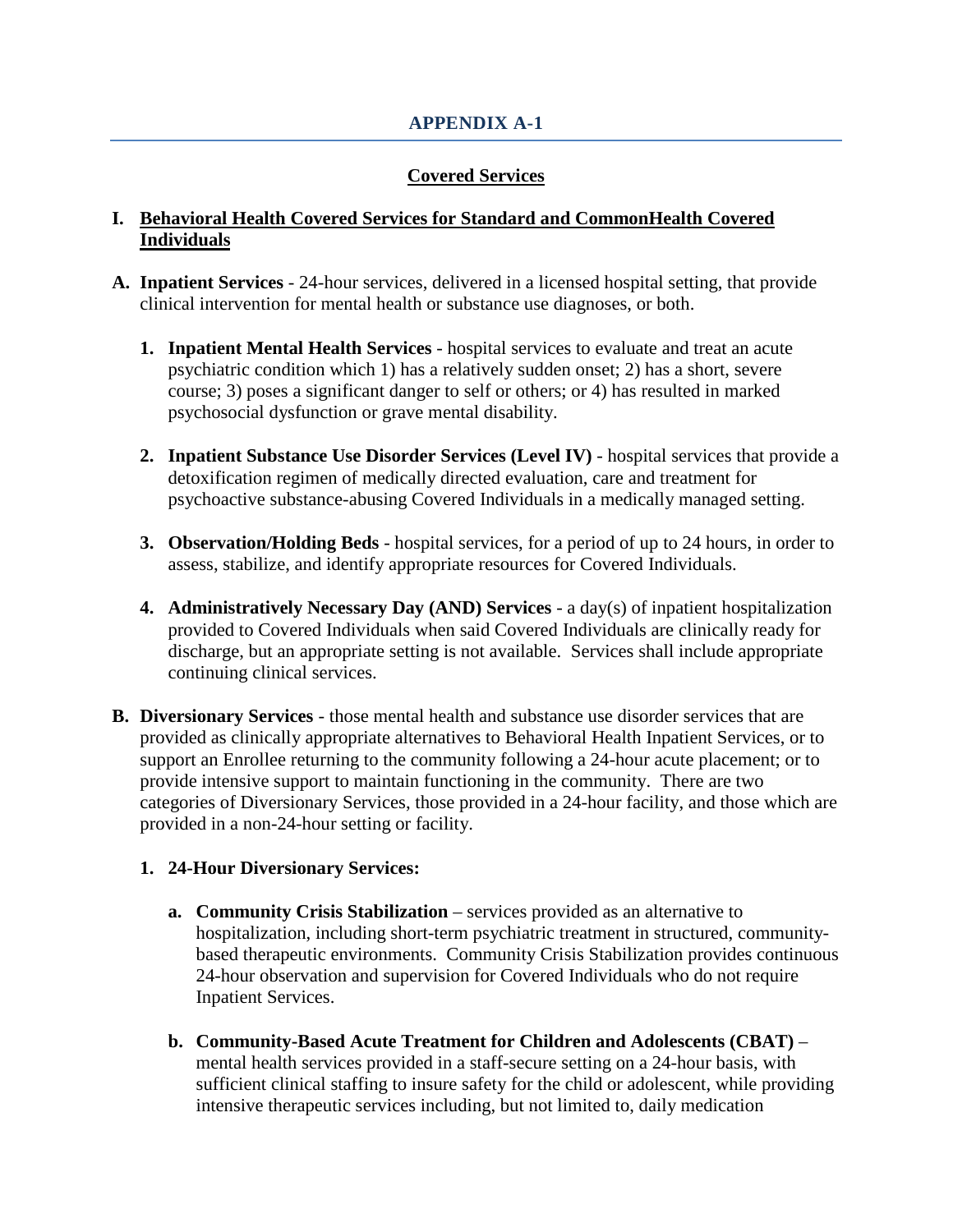monitoring; psychiatric assessment; nursing availability; Specialing (as needed); individual, group and family therapy; case management; family assessment and consultation; discharge planning; and psychological testing, as needed. This service may be used as an alternative to or transition from Inpatient services.

- **c. Acute Treatment Services (ATS) for Substance Use Disorders (Level III.7)** 24 hour, seven days week, medically monitored addiction treatment services that provide evaluation and withdrawal management. Detoxification services are delivered by nursing and counseling staff under a physician-approved protocol and physicianmonitored procedures and include: bio-psychosocial assessment; individual and group counseling; psychoeducational groups; and discharge planning. Pregnant women receive specialized services to ensure substance use disorder treatment and obstetrical care. Covered Individuals with Co-occurring Disorders receive specialized services to ensure treatment for their co-occurring psychiatric conditions. These services may be provided in licensed freestanding or hospital-based programs.
- **d. Clinical Support Services for Substance Use Disorders (Level III**.**5)** 24-hour treatment services, which can be used independently or following Acute Treatment Services for substance use disorders, and including intensive education and counseling regarding the nature of addiction and its consequences; outreach to families and significant others; and aftercare planning for individuals beginning to engage in recovery from addiction. Covered Individuals with Co-Occurring Disorders receive coordination of transportation and referrals to mental health providers to ensure treatment for their co-occurring psychiatric conditions. Pregnant women receive coordination of their obstetrical care.
- **e. Transitional Care Unit (TCU)**  A community based therapeutic program offering high levels of supervision, structure and intensity of service within an unlocked setting. The program serves children and adolescents, under age 19, who are in the custody of the Department of Children and Families (DCF), who have been determined to need group care or foster care and no longer meet the clinical criteria for continued stay at an acute level of care. The TCU offers comprehensive services, including but not limited to, a therapeutic milieu, psychiatry, aggressive case management, and multidisciplinary, multi-modal therapies

#### **2. Non-24-Hour Diversionary Services**

**a. Community Support Program (CSP)** - an array of services delivered by a community-based, mobile, multi-disciplinary team of professionals and paraprofessionals. These programs provide essential services to Covered Individuals with a long standing history of a psychiatric or substance use disorder and to their families, or to Covered Individuals who are at varying degrees of increased medical risk, or to children/adolescents who have behavioral health issues challenging their optimal level of functioning in the home/community setting. Services include outreach and supportive services, delivered in a community setting, which will vary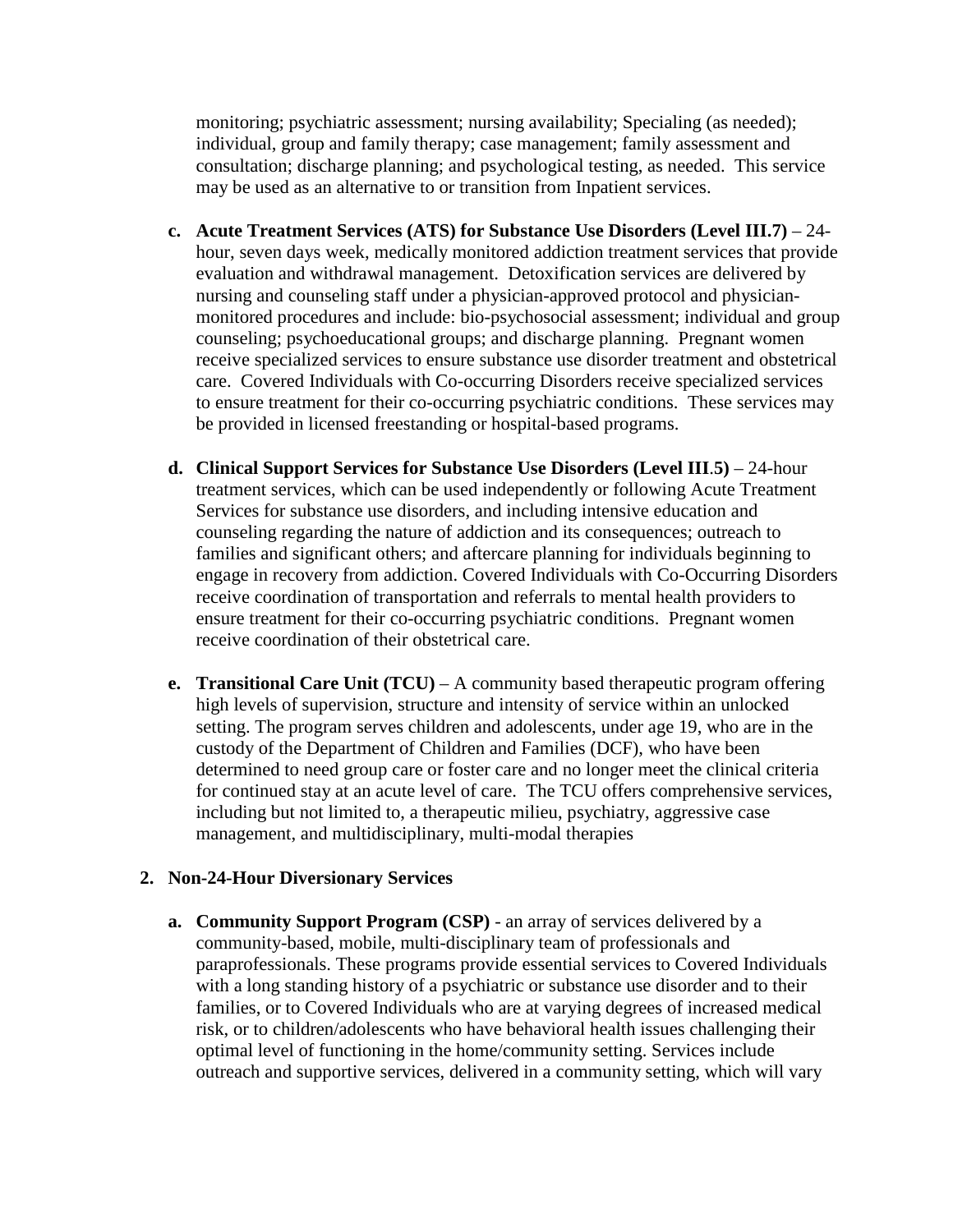with respect to hours, type and intensity of services depending on the changing needs of the Enrollee.

- **b. Partial Hospitalization (PHP)** an alternative to Inpatient Mental Health Services, PHP services offer short-term day mental health programming available seven days per week. These services consist of therapeutically intensive acute treatment within a stable therapeutic milieu and include daily psychiatric management.
- **c. Psychiatric Day Treatment** services which constitute a program of a planned combination of diagnostic, treatment and rehabilitative services provided to a person with mental illness who needs more active or inclusive treatment than is typically available through a weekly visit to a mental health center, individual Provider's office or hospital outpatient department, but who does not need 24-hour hospitalization.
- **d. Structured Outpatient Addiction Program (SOAP)** clinically intensive, structured day and/or evening substance use disorder services. These programs can be utilized as a transition service in the continuum of care for an Enrollee being discharged from Acute Substance Abuse Treatment, or can be utilized by individuals, who need Outpatient Services, but who also need more structured treatment for a substance use disorder. These programs may incorporate the evidence-based practice of Motivational Interviewing into clinical programming to promote individualized treatment planning. These programs may include specialized services and staffing for targeted populations including pregnant women, adolescents and adults requiring 24 monitoring.
- **e. Program of Assertive Community Treatment (PACT)** shall mean a multidisciplinary team approach to providing acute, active, ongoing, and long-term community-based psychiatric treatment, assertive outreach, rehabilitation and support. The program team provides assistance to Covered Individuals to maximize their recovery, ensure consumer-directed goal setting, assist individuals in gaining a sense of hope and empowerment, and provide assistance in helping the individuals served become better integrated into the community. Services are provided in the community and are available, as needed by the individual, 24 hours a day, seven days a week, 365 days a year.
- **f. Intensive Outpatient Program (IOP)** a clinically intensive service designed to improve functional status, provide stabilization in the community, divert an admission to an Inpatient Service, or facilitate a rapid and stable reintegration into the community following a discharge from an inpatient service. The IOP provides timelimited, comprehensive, and coordinated multidisciplinary treatment.
- **C. Outpatient Services** mental health and substance use disorder services provided in person in an ambulatory care setting such as a mental health center or substance use disorder clinic, hospital outpatient department, community health center, or practitioner's office. The services may be provided at an Enrollee's home or school.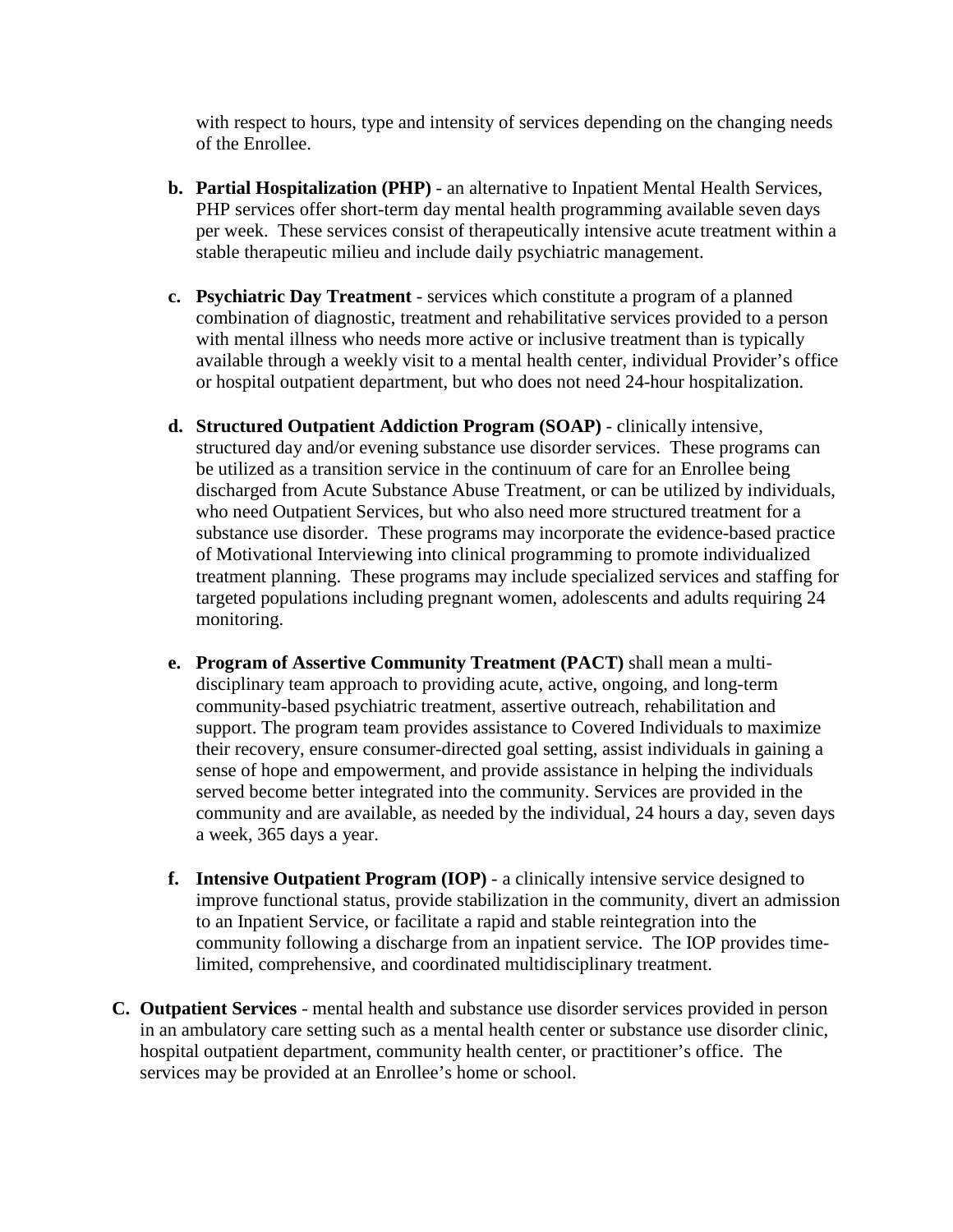- **1. Standard outpatient Services** those Outpatient Services most often provided in an ambulatory setting.
	- **a. Family Consultation** a meeting of at least 15 minutes' duration, either in person or by telephone, with family members or others who are significant to the Enrollee and clinically relevant to an Enrollee's treatment to: identify and plan for additional services; coordinate a treatment plan; review the individual's progress; or revise the treatment plan, as required.
	- **b. Case Consultation** an in-person or by telephone meeting of at least 15 minutes' duration, between the treating Provider and other behavioral health clinicians or the Enrollee's primary care physician, concerning an Enrollee who is a client of the Provider, to: identify and plan for additional services; coordinate a treatment plan; review the individual's progress; and revise the treatment plan, as required. Case Consultation shall not include clinical supervision or consultation with other clinicians within the same provider organization.
	- **c. Diagnostic Evaluation** an assessment of an Enrollee's level of functioning, including physical, psychological, social, educational and environmental strengths and challenges for the purpose of diagnosis and designing a treatment plan.
	- **d. Dialectical Behavioral Therapy (DBT)** a manual-directed outpatient treatment developed by Marsha Linehan, PhD, and her colleagues that combines strategies from behavioral, cognitive, and supportive psychotherapies for Covered Individuals with borderline personality disorder who also exhibit chronic, parasuicidal behaviors and adolescents who exhibit these symptoms. DBT may be used for other disorders if the Contractor determines that based on available research, DBT is effective and meets the Contractor's criteria for determining medical necessity.
	- **e. Psychiatric Consultation on an Inpatient Medical Unit** an in- person meeting of at least 15 minutes' duration between a psychiatrist or Advanced Practice Registered Nurse Clinical Specialist and an Enrollee at the request of the medical unit to assess the Enrollee's mental status and consult on a behavioral health or psychopharmacological plan with the medical staff on the unit.
	- **f. Medication Visit** an individual visit specifically for psychopharmacological evaluation, prescription, review, and/or monitoring by a psychiatrist or R.N. Clinical Specialist for efficacy and side effects.
	- **g. Medication Administration** shall mean the injection of intramuscular psychotherapeutic medication by qualified personnel.
	- **h. Couples/Family Treatment** the use of psychotherapeutic and counseling techniques in the treatment of an Enrollee and his/her partner and/or family simultaneously in the same session.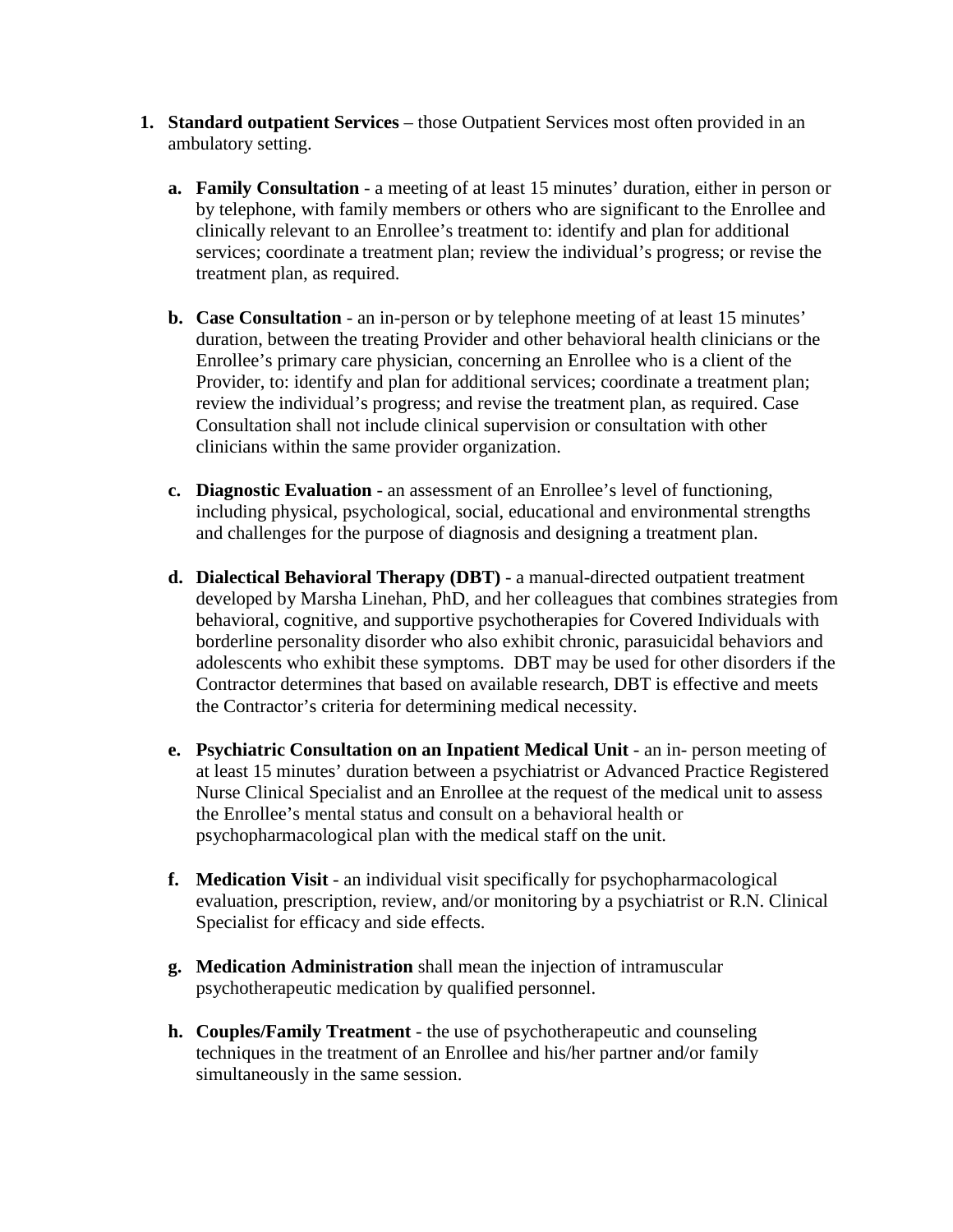- **i. Group Treatment** the use of psychotherapeutic or counseling techniques in the treatment of a group, most of whom are not related by blood, marriage, or legal guardianship.
- **j. Individual Treatment** the use of psychotherapeutic or counseling techniques in the treatment of an individual on a one-to-one basis.
- **j. Inpatient**-**Outpatient Bridge Visit** a single-session consultation conducted by an outpatient provider while an Enrollee remains on an Inpatient psychiatric unit. The Inpatient-Outpatient Bridge Visit involves the outpatient Provider meeting with the Enrollee and the inpatient team or designated inpatient treatment team clinician.
- **k. Assessment for Safe and Appropriate Placement (ASAP)** an assessment, required by MGL 119 Sec. 33B, conducted by a diagnostician with specialized training and experience in the evaluation and treatment of sexually abusive youth or arsonists, to evaluate individuals who are in the care and custody of DSS and who have been adjudicated delinquent for a sexual offense or the commission of arson, or have admitted to such behavior, or are the subject of a documented or substantiated report of such behavior, and who are being discharged from Inpatient Psychiatric Unit or Hospital or Community-Based Acute Treatment for Children/Adolescents or Intensive Community Based Acute Treatment for Children/Adolescents to a family home care setting. Services are provided through a DSS designated ASAP provider.
- **l. Collateral Contact -** a communication of at least 15 minutes' duration between a Provider and individuals who are involved in the care or treatment of an Enrollee under 21 years of age, including, but not limited to, school and day care personnel, state agency staff, and human services agency staff.
- **m. Acupuncture Treatment** the insertion of metal needles through the skin at certain points on the body, with or without the use of herbs, an electric current, heat to the needles or skin, or both, as an aid to persons who are withdrawing from dependence on substances or in recovery from addiction.
- **n. Opioid Replacement Therapy** medically monitored administration of methadone, Buprenorphine, or other U.S. Food and Drug Administration (FDA)-approved medications to opiate-addicted individuals, in conformance with FDA and Drug Enforcement Administration (DEA) regulations. This service combines medical and pharmacological interventions with counseling, educational and vocational services and is offered on a short-term (detoxification) and long-term (maintenance) basis.
- **o. Ambulatory Detoxification (Level II**.**d)** outpatient services for Members who are experiencing a serious episode of excessive substance use or withdrawal complications. Ambulatory Detoxification is provided under the direction of a physician and is designed to stabilize the Member's medical condition under circumstances where neither life nor significant bodily functions are threatened. The severity of the individual's symptoms will determine the setting, as well as the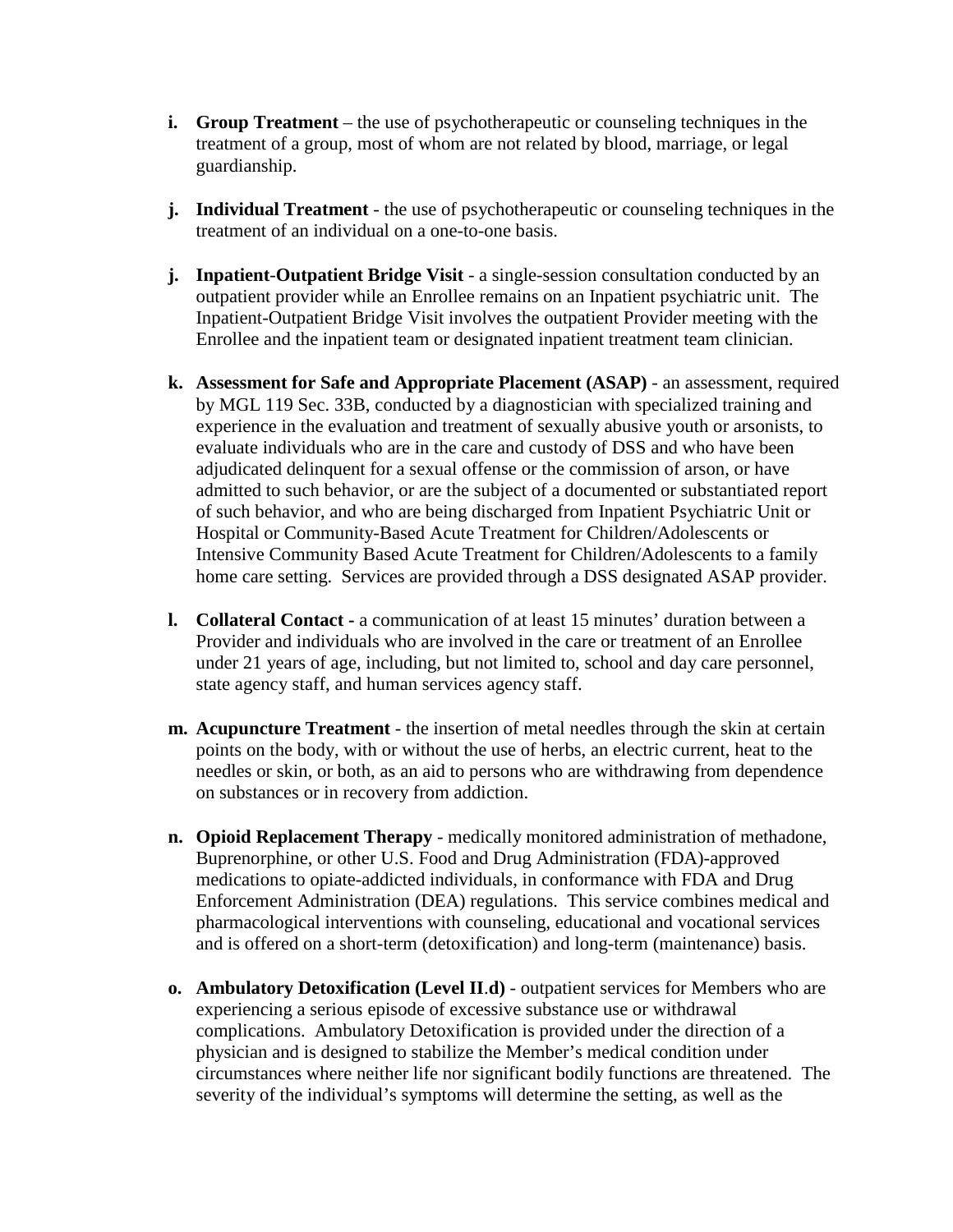amount of nursing and physician supervision necessary during the course of treatment.

- **p. Psychological Testing** the use of standardized test instruments to assess a Covered Individual's cognitive, emotional, neuropsychological, verbal, and defensive functioning on the central assumption that individuals have identifiable and measurable differences that can be elicited by means of objective testing.
- **q. Special Education Psychological Testing** psychological, emotional or neuropsychological testing which is requested by school personnel responsible for initiating referrals for diagnosis and evaluation of children who qualify for special education programs pursuant to Mass Gen. Law 71B, and which shall be utilized toward the development of an Individualized Educational Plan (IEP). Special Education Psychological Testing shall not be administered more than once a year unless new events have significantly affected the student's academic functioning.
- **2. Intensive Home or Community-Based Services for Youth –** mental health and substance use disorder services provided to Covered Individuals in a community-based setting such as home, school, or community service agency. The services provided are more intensive than services that may be provided through a standard outpatient service.
	- **a. Family Support and Training -** a service provided to the parent /caregiver of a youth (under the age of 21), in any setting where the youth resides, such as the home and other community settings. Family Support and Training is a service that provides a structured, one-to-one, strength-based relationship between a Family Support and Training Partner and a parent/caregiver. The purpose of this service is for resolving or ameliorating the youth's emotional and behavioral needs by improving the capacity of the parent /caregiver to parent the youth so as to improve the youth's functioning. Services may include education, assistance in navigating the child serving systems; fostering empowerment, including linkages to peer/parent support and self-help groups; assistance in identifying formal and community resources, support, coaching, and training for the parent/caregiver.
	- **b. Intensive Care Coordination -** a service that provides targeted case management services to individuals under 21 with a Serious Emotional Disturbance including individuals with co-occurring conditions. This service includes assessment, development of an individualized care plan, referral and related activities to implement the care plan and monitoring of the care plan.
	- **c. In-Home Behavioral Services** this service usually includes a combination of behavior management therapy and behavior management monitoring, as follows:

**C1. Behavior Management Therapy**: This service includes assessment, development of the behavior plan, and supervision and coordination of interventions to address specific behavioral objectives or performance. This service addresses challenging behaviors which interfere with the child's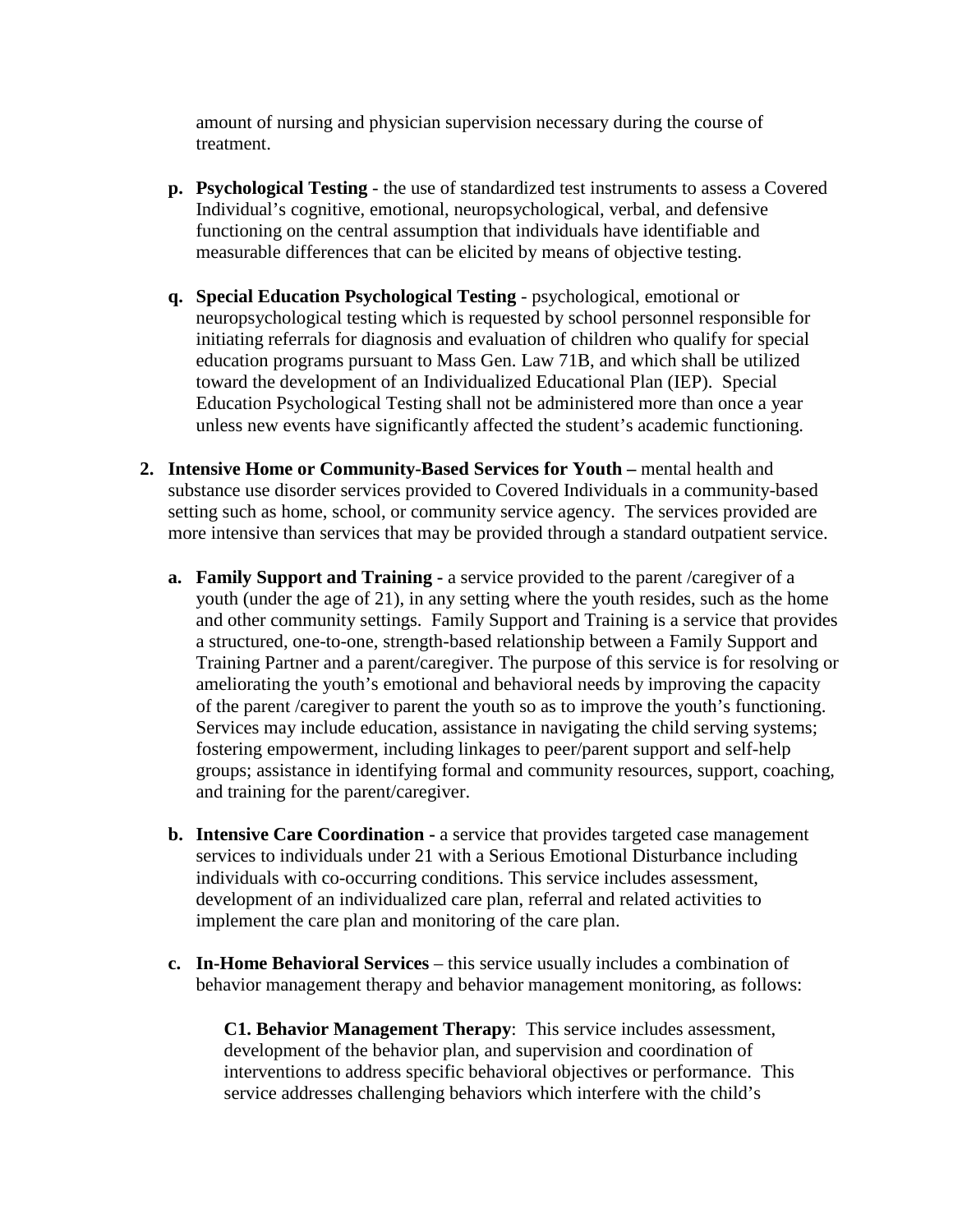successful functioning. The behavior management therapist develops and monitors specific behavioral objectives and interventions, including a crisisresponse strategy, which are incorporated into the child's treatment plan. The therapist may also provide short-term counseling and assistance, depending on the child's performance and level of intervention required. Phone contact and consultation may be provided as part of the intervention.

**C2. Behavior Management Monitoring:** This service includes implementation of the behavior plan, monitoring the child's behavior, reinforcing implementation of the plan by parents or other caregivers and reporting to the behavior management therapist on implementation of the plan and progress toward behavioral objectives or performance goals. Phone contact and consultation may be provided as part of the intervention.

**d. In-Home Therapy Services -** This service is a therapeutic clinical intervention and ongoing training and therapeutic support, as follows:

**D1**. The Therapeutic Clinical Intervention is a structured, consistent, therapeutic relationship between a licensed clinician and the child and family for the purpose of treating the child's mental health needs including improving the family's ability to provide effective support for the child to promote healthy functioning of the child within the family. The clinician develops a treatment plan and, using established psychotherapeutic techniques, works with the entire family or a subset of the family, to enhance problem-solving, limit-setting, communication, emotional support or other family or individual functions. The Therapeutic Clinical Intervention is provided by a qualified licensed clinician who will often work in a team that includes one or more qualified paraprofessionals.

**D2**. Ongoing Therapeutic Training and Support is a service provided by a paraprofessional to support implementation of the licensed clinician's treatment plan to achieve the goals of the treatment plan. The paraprofessional assists a licensed clinician in implementing the therapeutic objectives of the treatment plan designed to address the child's mental health and emotional challenges. This service includes teaching the child to understand, direct, interpret, manage and control feelings and emotional responses to situations, and to assist the family in supporting the child in addressing his or her emotional and mental health needs. Phone contact and consultation may be provided as part of the intervention.

**e. Therapeutic Mentoring Services -** This service provides a structured, one-to-one mentoring relationship between a therapeutic mentor and a child or adolescent for the purpose of addressing daily living, social and communication needs. Each child or adolescent will have goals and objectives that are designed to support age-appropriate social functioning or ameliorate deficits in the child or adolescent's age-appropriate social functioning. These goals and objectives are developed by the child or adolescent, as appropriate, and his/her treatment team and are incorporated into the treatment plan. The service includes supporting, coaching and training the child or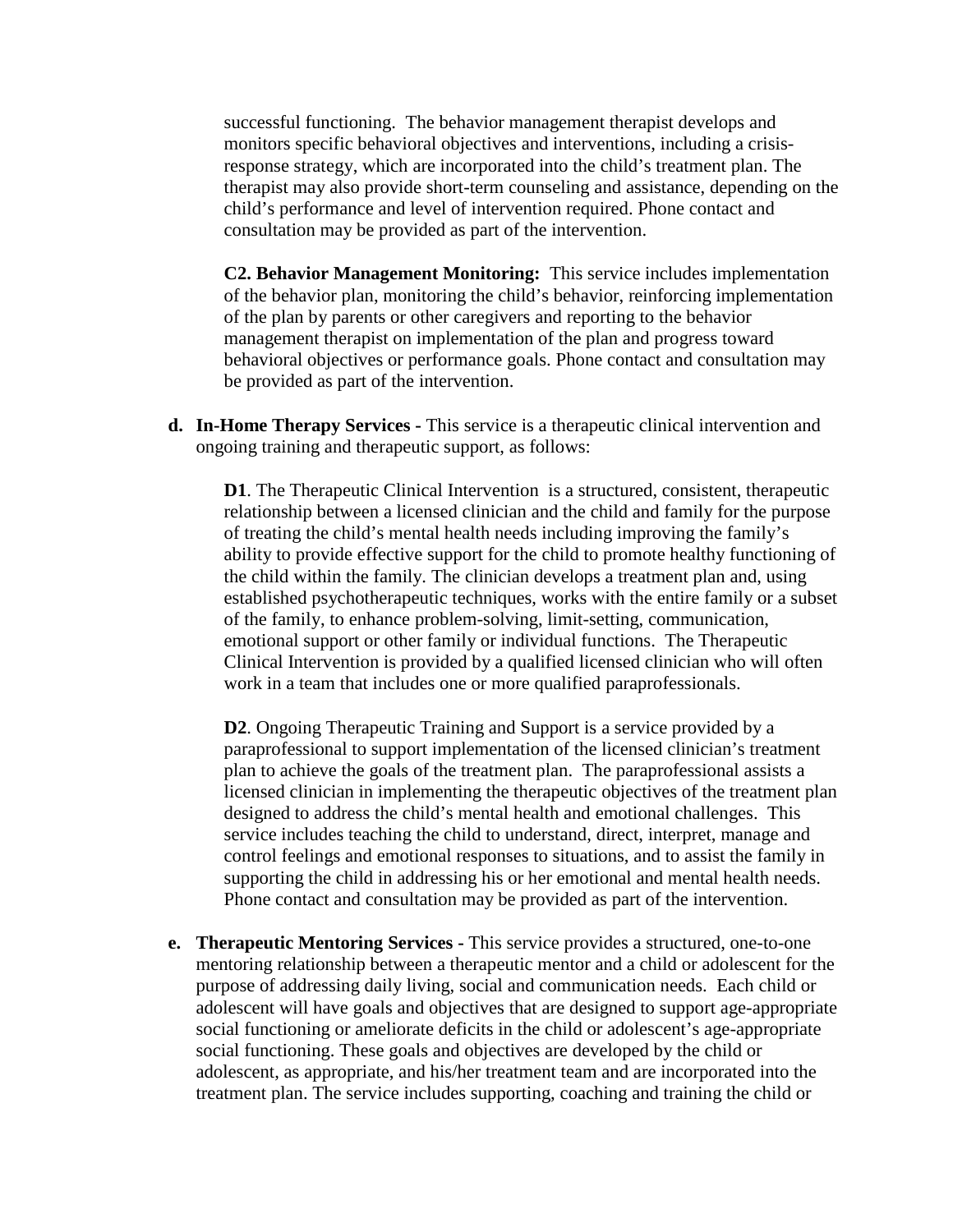adolescent in age-appropriate behaviors, interpersonal communication, problemsolving and conflict resolution and relating appropriately to other children and adolescents, as well as adults, in recreational and social activities. The therapeutic mentor works with the child or adolescent in such settings as their home, school or social or recreational activities.

- **D. Emergency Services Program (ESP)** services provided through designated contracted ESPs, and which are available seven days per week, 24 hours per day to provide treatment of any individual who is experiencing a mental health crisis.
	- **1. ESP Encounter** each 24-hour period an individual is receiving ESP Services. Each ESP Encounter shall include at a minimum: crisis assessment, intervention and stabilization.
		- **a. Assessment -** a face-to-face evaluation of an individual presenting with a behavioral health emergency, including assessment of the need for hospitalization, conducted by appropriate clinical personnel;
		- **b. Intervention –**the provision of psychotherapeutic and crisis counseling services to an individual for the purpose of stabilizing an emergency; and
		- **c. Stabilization –** short-term behavioral health treatment in a structured environment with continuous observation and supervision of individuals who do not require hospital level of care.

In addition, medication evaluation and specialing services shall be provided if Medically Necessary.

- **2. Youth Mobile Crisis Intervention -** a short-term mobile, on-site, and face-to-face therapeutic service provided for youth experiencing a behavioral health crisis and for the purpose of identifying, assessing, treating, and stabilizing the situation and reducing the immediate risk of danger to the youth or others consistent with the youth's risk management/safety plan, if any. Mobile Crisis Intervention utilizes a multidisciplinary model, with both professional and paraprofessional staff. Services are available 24 h ours a day, 7 days a week.
- **E. Other Behavioral Health Services** Behavioral Health Services that may be provided as part of treatment in more than one setting type.
	- **1. Electro-Convulsive Therapy (ECT)** a therapeutic service which initiates seizure activity with an electric impulse while the individual is under anesthesia. It is administered in a facility that is licensed to provide this service by DMH.
	- **2. Specialing** therapeutic services provided to an Enrollee in a variety of 24-hour settings, on a one-to-one basis, to maintain the individual's safety.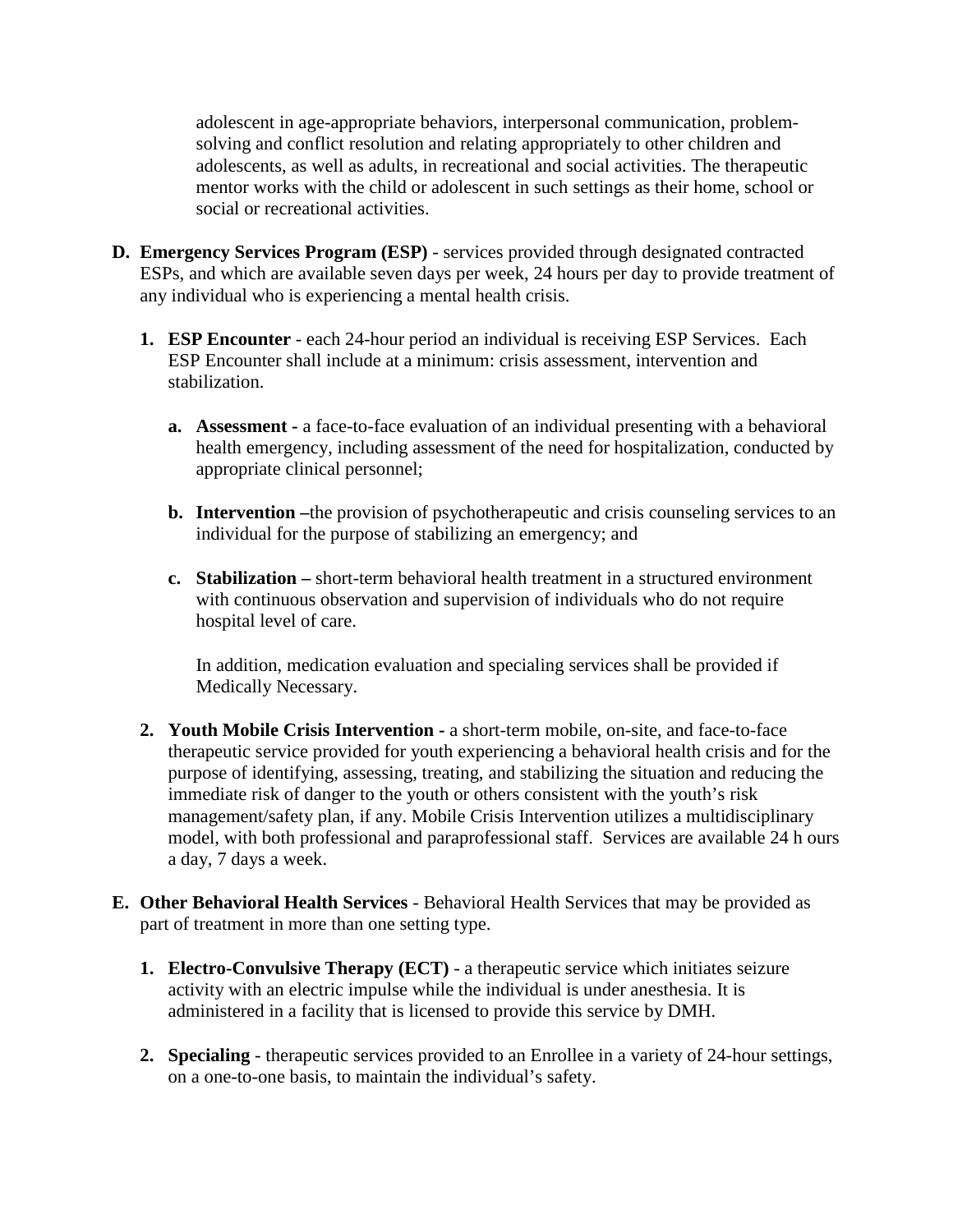**3. Applied Behavioral Analysis for members under 21 years of age -** a well-developed scientific discipline among the helping professions that focuses on the analysis, design, implementation, and evaluation of social and other environmental modifications to produce meaningful changes in human behavior.

## **II. Behavioral Health Covered Services for Family Assistance Covered Individuals**

- **A. Inpatient Services** 24-hour services, delivered in a licensed hospital setting, that provide clinical intervention for mental health or substance use diagnoses, or both.
	- **1. Inpatient Mental Health Services** hospital services to evaluate and treat an acute psychiatric condition which 1) has a relatively sudden onset; 2) has a short, severe course; 3) poses a significant danger to self or others; or 4) has resulted in marked psychosocial dysfunction or grave mental disability.
	- **2. Inpatient Substance Use Disorder Services (Level IV)** hospital services that provide a detoxification regimen of medically directed evaluation, care and treatment for psychoactive substance-abusing Covered Individuals in a medically managed setting.
	- **3. Observation/Holding Beds** hospital services, for a period of up to 24 hours, in order to assess, stabilize, and identify appropriate resources for Covered Individuals.
	- **4. Administratively Necessary Day (AND) Services** a day(s) of inpatient hospitalization provided to Covered Individuals when said Covered Individuals are clinically ready for discharge, but an appropriate setting is not available. Services shall include appropriate continuing clinical services.
- **B. Diversionary Services** those mental health and substance use disorder services that are provided as clinically appropriate alternatives to Behavioral Health Inpatient Services, or to support an Enrollee returning to the community following a 24-hour acute placement; or to provide intensive support to maintain functioning in the community. There are two categories of Diversionary Services, those provided in a 24-hour facility, and those which are provided in a non-24-hour setting or facility.

### **1. 24-Hour Diversionary Services:**

- **a. Community Crisis Stabilization** services provided as an alternative to hospitalization, including short-term psychiatric treatment in structured, community-based therapeutic environments. Community Crisis Stabilization provides continuous 24-hour observation and supervision for Covered Individuals who do not require Inpatient Services.
- **b. Community-Based Acute Treatment for Children and Adolescents (CBAT) –** mental health services provided in a staff-secure setting on a 24-hour basis, with sufficient clinical staffing to insure safety for the child or adolescent, while providing intensive therapeutic services including, but not limited to, daily medication monitoring; psychiatric assessment; nursing availability; Specialing (as needed); individual, group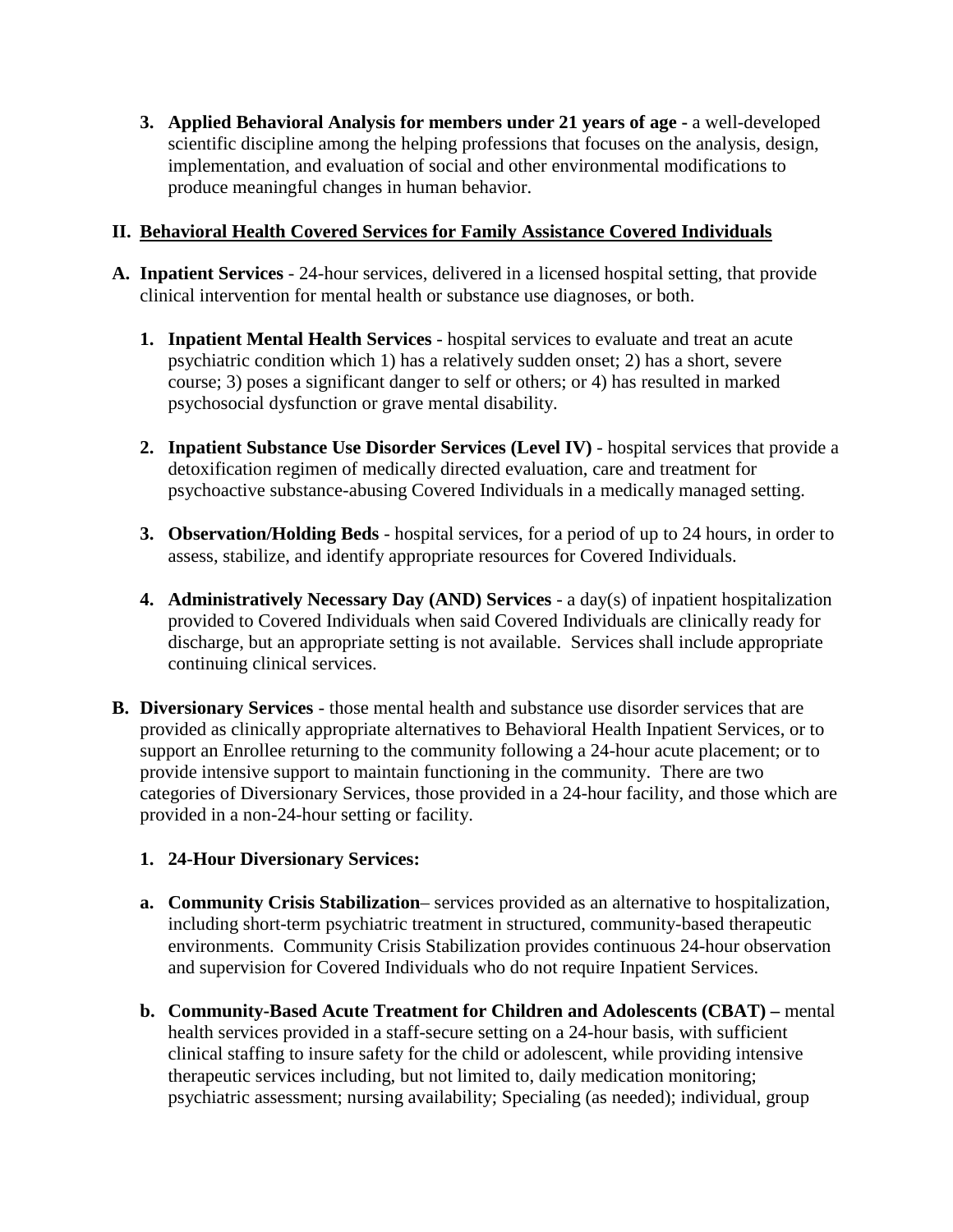and family therapy; case management; family assessment and consultation; discharge planning; and psychological testing, as needed. This service may be used as an alternative to or transition from Inpatient services.

- **c. Acute Treatment Services (ATS) for Substance Use Disorders (Level III.7)** 24 hour, seven days week, medically monitored addiction treatment services that provide evaluation and withdrawal management. Detoxification services are delivered by nursing and counseling staff under a physician-approved protocol and physician-monitored procedures and include: bio-psychosocial assessment; individual and group counseling; psychoeducational groups; and discharge planning. Pregnant women receive specialized services to ensure substance use disorder treatment and obstetrical care. Covered Individuals with Co-occurring Disorders receive specialized services to ensure treatment for their co-occurring psychiatric conditions. These services may be provided in licensed freestanding or hospital-based programs.
- **d. Clinical Support Services for Substance Use Disorders (Level III**.**5)** 24-hour treatment services, which can be used independently or following Acute Treatment Services for substance use disorders, and including intensive education and counseling regarding the nature of addiction and its consequences; outreach to families and significant others; and aftercare planning for individuals beginning to engage in recovery from addiction. Covered Individuals with Co-Occurring Disorders receive coordination of transportation and referrals to mental health providers to ensure treatment for their cooccurring psychiatric conditions. Pregnant women receive coordination of their obstetrical care.
- **e. Transitional Care Unit (TCU)**  A community based therapeutic program offering high levels of supervision, structure and intensity of service within an unlocked setting. The program serves children and adolescents, under age 19, who are in the custody of the Department of Children and Families (DCF), who have been determined to need group care or foster care and no longer meet the clinical criteria for continued stay at an acute level of care. The TCU offers comprehensive services, including but not limited to, a therapeutic milieu, psychiatry, aggressive case management, and multidisciplinary, multimodal therapies.

### **2. Non-24-Hour Diversionary Services**

**a. Community Support Program (CSP)** - an array of services delivered by a community-based, mobile, multi-disciplinary team of professionals and paraprofessionals. These programs provide essential services to Covered Individuals with a long standing history of a psychiatric or substance use disorder and to their families, or to Covered Individuals who are at varying degrees of increased medical risk, or to children/adolescents who have behavioral health issues challenging their optimal level of functioning in the home/community setting. Services include outreach and supportive services, delivered in a community setting, which will vary with respect to hours, type and intensity of services depending on the changing needs of the Enrollee.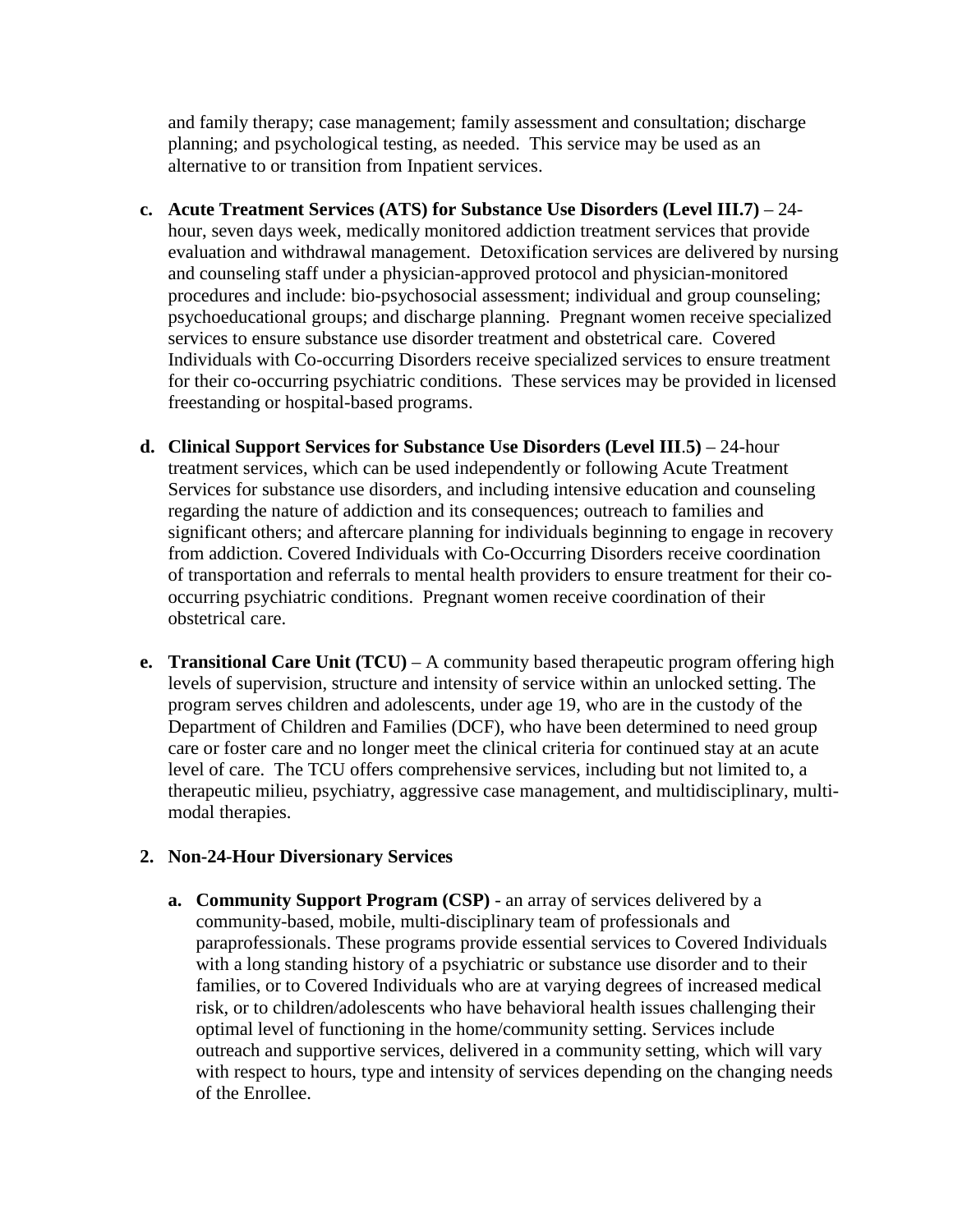- **b. Partial Hospitalization (PHP)** an alternative to Inpatient Mental Health Services, PHP services offer short-term day mental health programming available seven days per week. These services consist of therapeutically intensive acute treatment within a stable therapeutic milieu and include daily psychiatric management.
- **c. Psychiatric Day Treatment** services which constitute a program of a planned combination of diagnostic, treatment and rehabilitative services provided to a person with mental illness who needs more active or inclusive treatment than is typically available through a weekly visit to a mental health center, individual Provider's office or hospital outpatient department, but who does not need 24-hour hospitalization.
- **d. Structured Outpatient Addiction Program (SOAP)** clinically intensive, structured day and/or evening substance use disorder services. These programs can be utilized as a transition service in the continuum of care for an Enrollee being discharged from Acute Substance Abuse Treatment, or can be utilized by individuals, who need Outpatient Services, but who also need more structured treatment for a substance use disorder. These programs may incorporate the evidence-based practice of Motivational Interviewing into clinical programming to promote individualized treatment planning. These programs may include specialized services and staffing for targeted populations including pregnant women, adolescents and adults requiring 24 monitoring.
- **e. Program of Assertive Community Treatment (PACT)** shall mean a multidisciplinary team approach to providing acute, active, ongoing, and long-term community-based psychiatric treatment, assertive outreach, rehabilitation and support. The program team provides assistance to Covered Individuals to maximize their recovery, ensure consumer-directed goal setting, assist individuals in gaining a sense of hope and empowerment, and provide assistance in helping the individuals served become better integrated into the community. Services are provided in the community and are available, as needed by the individual, 24 hours a day, seven days a week, 365 days a year.
- **f. Intensive Outpatient Program (IOP)** a clinically intensive service designed to improve functional status, provide stabilization in the community, divert an admission to an Inpatient Service, or facilitate a rapid and stable reintegration into the community following a discharge from an inpatient service. The IOP provides timelimited, comprehensive, and coordinated multidisciplinary treatment.
- **C. Outpatient Services** mental health and substance use disorder services provided in person in an ambulatory care setting such as a mental health center or substance use disorder clinic, hospital outpatient department, community health center, or practitioner's office. The services may be provided at an Enrollee's home or school.
	- **1. Standard Outpatient Services** those Outpatient Services most often provided in an ambulatory setting.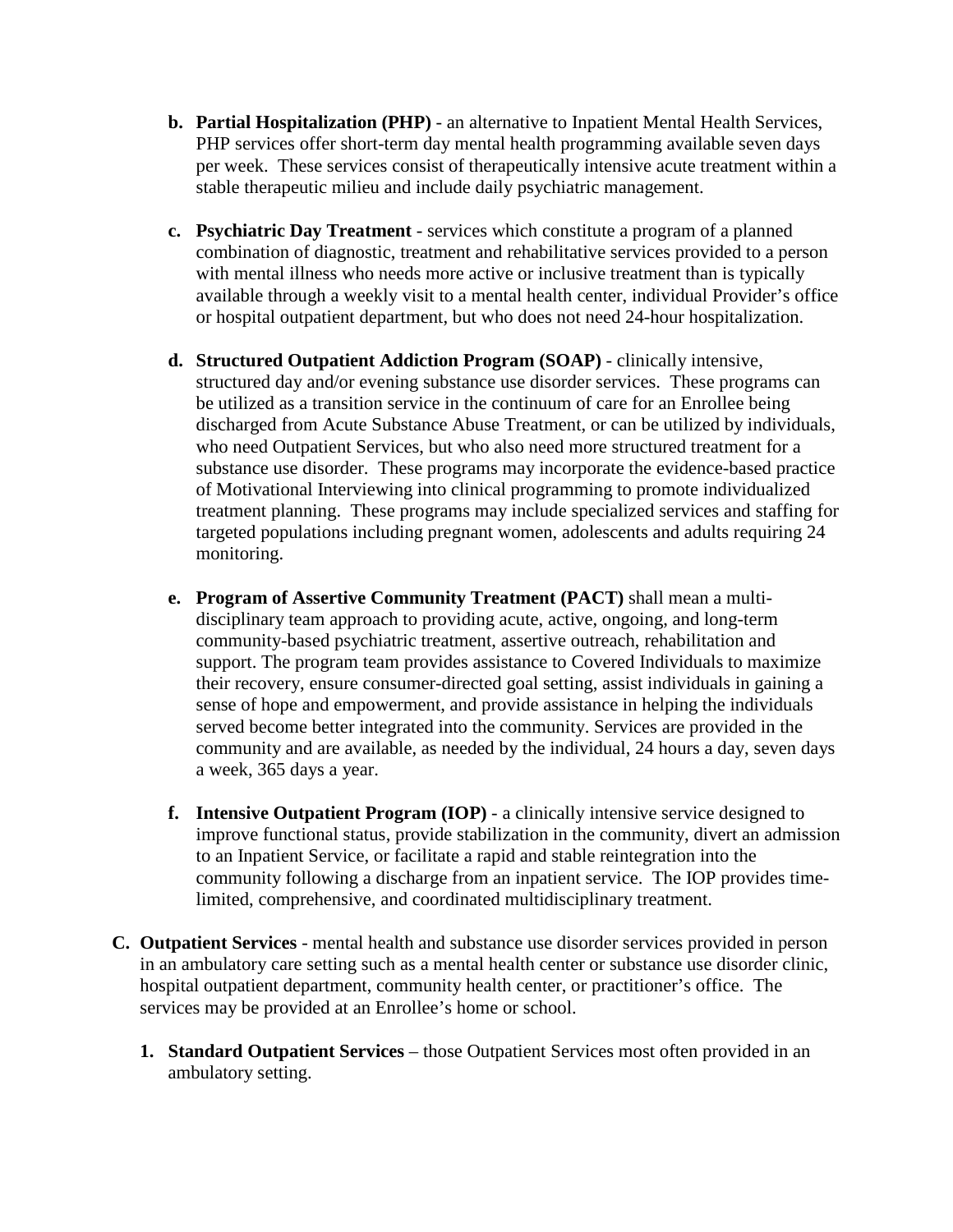- **a. Family Consultation** a meeting of at least 15 minutes' duration, either in person or by telephone, with family members or others who are significant to the Enrollee and clinically relevant to an Enrollee's treatment to: identify and plan for additional services; coordinate a treatment plan; review the individual's progress; or revise the treatment plan, as required.
- **b. Case Consultation -** an in-person or by telephone meeting of at least 15 minutes' duration, between the treating Provider and other behavioral health clinicians or the Enrollee's primary care physician, concerning an Enrollee who is a client of the Provider, to: identify and plan for additional services; coordinate a treatment plan; review the individual's progress; and revise the treatment plan, as required. Case Consultation shall not include clinical supervision or consultation with other clinicians within the same provider organization.
- **c. Diagnostic Evaluation -** an assessment of an Enrollee's level of functioning, including physical, psychological, social, educational and environmental strengths and challenges for the purpose of diagnosis and designing a treatment plan.
- **d. Dialectical Behavioral Therapy (DBT) -** a manual-directed outpatient treatment developed by Marsha Linehan, PhD, and her colleagues that combines strategies from behavioral, cognitive, and supportive psychotherapies for Covered Individuals with borderline personality disorder who also exhibit chronic, parasuicidal behaviors and adolescents who exhibit these symptoms. DBT may be used for other disorders if the Contractor determines that, based on available research, DBT is effective and meets the Contractor's criteria for determining medical necessity**.**
- **e. Psychiatric Consultation on an Inpatient Medical Unit -** an in-person meeting of at least 15 minutes' duration between a psychiatrist or Advanced Practice Registered Nurse Clinical Specialist and an Enrollee at the request of the medical unit to assess the Enrollee's mental status and consult on a behavioral health or psychopharmacological plan with the medical staff on the unit.
- **f. Medication Visit -** an individual visit specifically for psychopharmacological evaluation, prescription, review, and/or monitoring by a psychiatrist or R.N. Clinical Specialist for efficacy and side effects.
- **g. Medication Administration**  the injection of intramuscular psychotherapeutic medication by qualified personnel.
- **h. Couples/Family Treatment -** the use of psychotherapeutic and counseling techniques in the treatment of an Enrollee and his/her partner and/or family simultaneously in the same session.
- **i. Group Treatment –** the use of psychotherapeutic or counseling techniques in the treatment of a group, most of whom are not related by blood, marriage, or legal guardianship.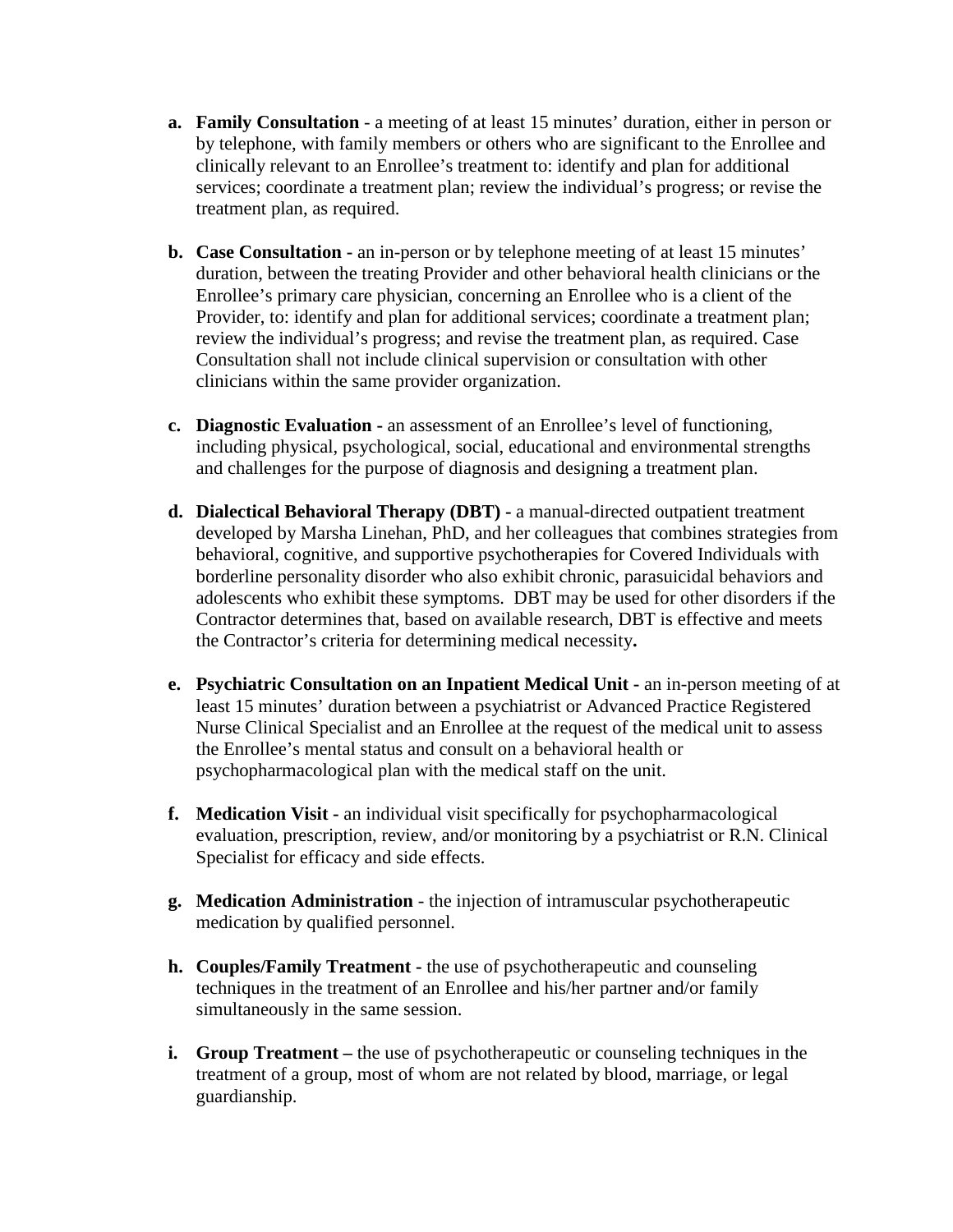- **j. Individual Treatment -** the use of psychotherapeutic or counseling techniques in the treatment of an individual on a one-to-one basis.
- **k. Inpatient-Outpatient Bridge Visit -** a single-session consultation conducted by an outpatient provider while an Enrollee remains on an Inpatient psychiatric unit. The Inpatient-Outpatient Bridge Visit involves the outpatient Provider meeting with the Enrollee and the inpatient team or designated inpatient treatment team clinician.
- **l. Assessment for Safe and Appropriate Placement (ASAP) -** an assessment, required by MGL 119 Sec. 33B, conducted by a diagnostician with specialized training and experience in the evaluation and treatment of sexually abusive youth or arsonists, to evaluate individuals who are in the care and custody of DSS and who have been adjudicated delinquent for a sexual offense or the commission of arson, or have admitted to such behavior, or are the subject of a documented or substantiated report of such behavior, and who are being discharged from Inpatient Psychiatric Unit or Hospital or Community-Based Acute Treatment for Children/Adolescents or Intensive Community Based Acute Treatment for Children/Adolescents to a family home care setting. Services are provided through a DSS designated ASAP provider.
- **m. Collateral Contact -** a communication of at least 15 minutes' duration between a Provider and individuals who are involved in the care or treatment of an Enrollee under 21 years of age, including, but not limited to, school and day care personnel, state agency staff, and human services agency staff.
- **n. Acupuncture Treatment -** the insertion of metal needles through the skin at certain points on the body, with or without the use of herbs, an electric current, heat to the needles or skin, or both, as an aid to persons who are withdrawing from dependence on substances or in recovery from addiction.
- **o. Opioid Replacement Therapy -** medically monitored administration of methadone, Buprenorphine , or other U.S. Food and Drug Administration (FDA)-approved medications to opiate-addicted individuals, in conformance with FDA and Drug Enforcement Administration (DEA) regulations. This service combines medical and pharmacological interventions with counseling, educational and vocational services and is offered on a short-term (detoxification) and long-term (maintenance) basis.
- **p. Ambulatory Detoxification (Level II.d) -** outpatient services for Members who are experiencing a serious episode of excessive substance use or withdrawal complications. Ambulatory Detoxification is provided under the direction of a physician and is designed to stabilize the Member's medical condition under circumstances where neither life nor significant bodily functions are threatened. The severity of the individual's symptoms will determine the setting, as well as the amount of nursing and physician supervision necessary during the course of treatment.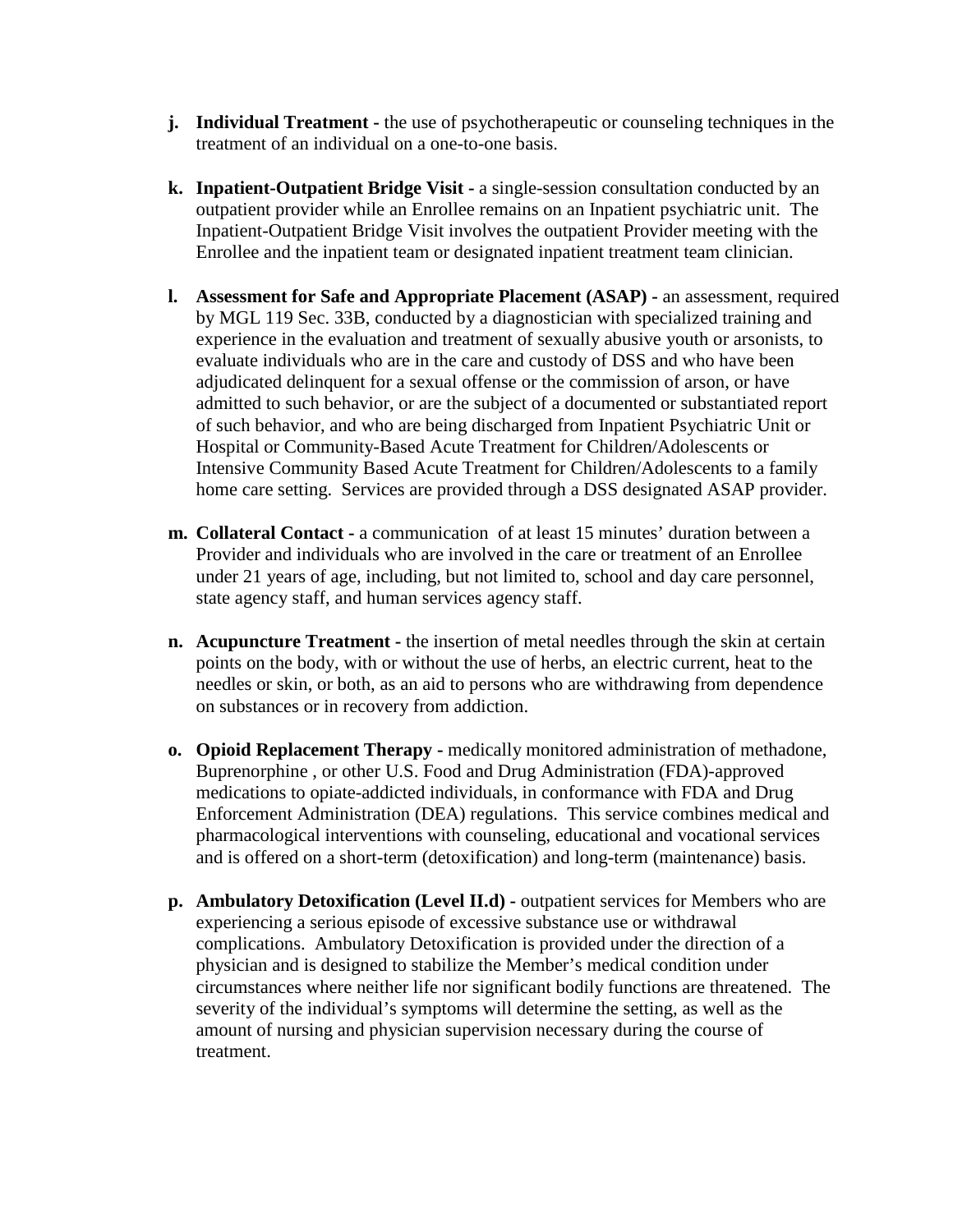- **q. Psychological Testing -** the use of standardized test instruments to assess a Covered Individual's cognitive, emotional, neuropsychological, verbal, and defensive functioning on the central assumption that individuals have identifiable and measurable differences that can be elicited by means of objective testing.
- **r. Special Education Psychological Testing -** psychological, emotional or neuropsychological testing which is requested by school personnel responsible for initiating referrals for diagnosis and evaluation of children who qualify for special education programs pursuant to Mass. Gen. Law 71B, and which shall be utilized toward the development of an Individualized Educational Plan (IEP). Special Education Psychological Testing shall not be administered more than once a year unless new events have significantly affected the student's academic functioning.
- **2. Intensive Home or Community-Based Services for Youth –** mental health and substance use disorder services provided to Covered Individuals in a community-based setting such as home, school, or community service agency. The services provided are more intensive than services that may be provided through a standard outpatient service.
	- **a. In-Home Therapy Services.** This service is a therapeutic clinical intervention and ongoing training and therapeutic support, as follows:

**A1**. The Therapeutic Clinical Intervention is a structured, consistent, therapeutic relationship between a licensed clinician and the child and family for the purpose of treating the child's mental health needs including improving the family's ability to provide effective support for the child to promote healthy functioning of the child within the family. The clinician develops a treatment plan and, using established psychotherapeutic techniques, works with the entire family or a subset of the family, to enhance problem-solving, limit-setting, communication, emotional support or other family or individual functions. The Therapeutic Clinical Intervention is provided by a qualified licensed clinician who will often work in a team that includes one or more qualified paraprofessionals.

**A2**. Ongoing Therapeutic Training and Support is a service provided by a paraprofessional to support implementation of the licensed clinician's treatment plan to achieve the goals of the treatment plan. The paraprofessional assists a licensed clinician in implementing the therapeutic objectives of the treatment plan designed to address the child's mental health and emotional challenges. This service includes teaching the child to understand, direct, interpret, manage and control feelings and emotional responses to situations, and to assist the family in supporting the child in addressing his or her emotional and mental health needs. Phone contact and consultation may be provided as part of the intervention.

**D. Emergency Services Program (ESP)** - services provided through designated contracted ESPs, and which are available seven days per week, 24 hours per day to provide treatment of any individual who is experiencing a mental health crisis.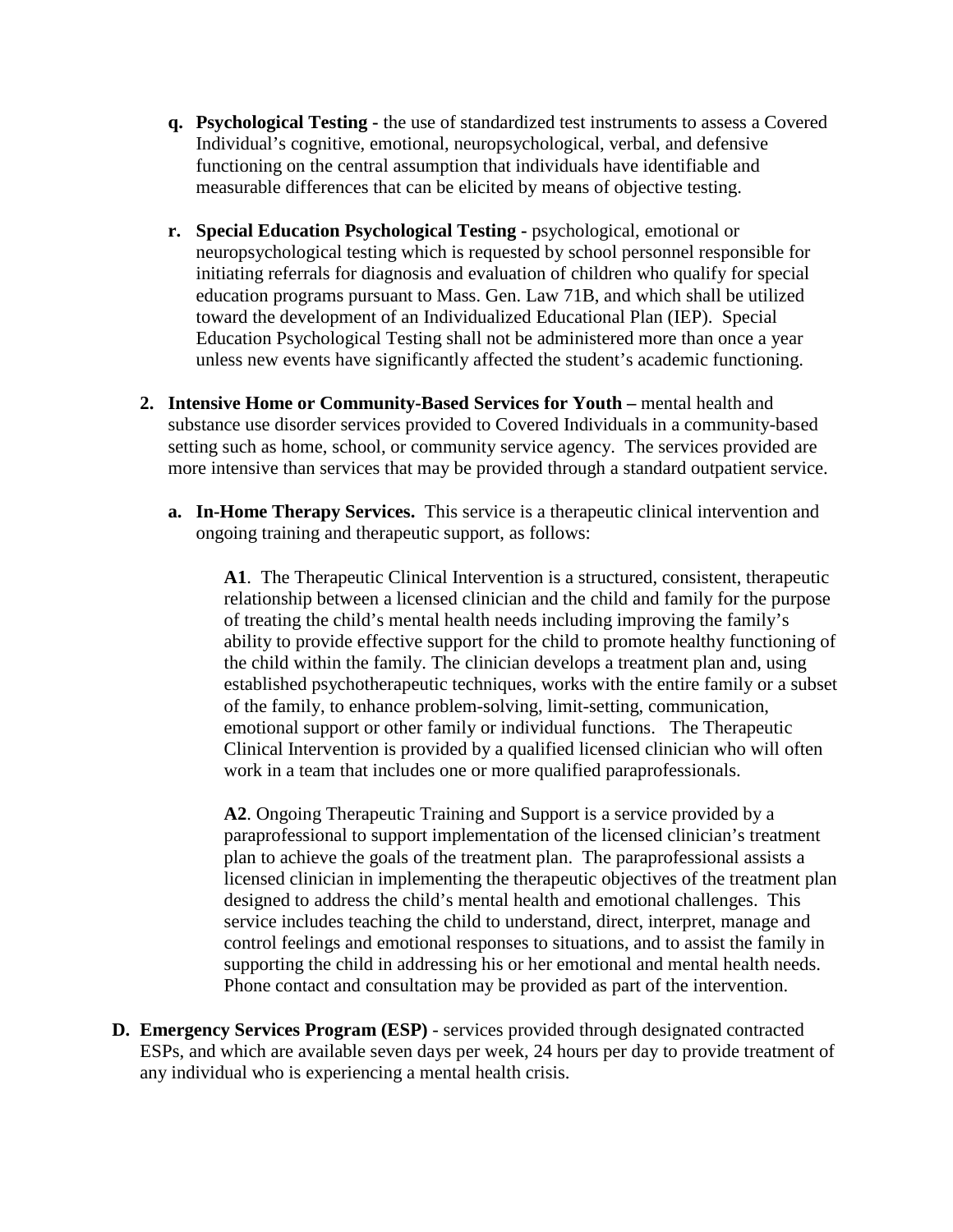- **1. ESP Encounter** each 24-hour period an individual is receiving ESP Services. Each ESP Encounter shall include at a minimum: crisis assessment, intervention and stabilization.
	- **a. Assessment -** a face-to-face evaluation of an individual presenting with a behavioral health emergency, including assessment of the need for hospitalization, conducted by appropriate clinical personnel;
	- **b. Intervention –the** provision of psychotherapeutic and crisis counseling services to an individual for the purpose of stabilizing an emergency; and
	- **c. Stabilization –** short-term behavioral health treatment in a structured environment with continuous observation and supervision of individuals who do not require hospital level of care.

In addition, medication evaluation and specialing services shall be provided if Medically Necessary.

- **2. Youth Mobile Crisis Intervention -** a short term mobile, on-site, and face-to-face therapeutic service provided for youth experiencing a behavioral health crisis and for the purpose of identifying, assessing, treating, and stabilizing the situation and reducing the immediate risk of danger to the youth or others consistent with the youth's risk management/safety plan, if any. Mobile Crisis Intervention utilizes a multidisciplinary model, with both professional and paraprofessional staff. Services are available 24 hours a day, 7 days a week.
- **E. Other Behavioral Health Services** Behavioral Health Services that may be provided as part of treatment in more than one setting type.
	- **1. Electro-Convulsive Therapy (ECT) -** a therapeutic service which initiates seizure activity with an electric impulse while the individual is under anesthesia. It is administered in a facility that is licensed to provide this service by DMH.
	- **2. Specialing -** therapeutic services provided to an Enrollee in a variety of 24-hour settings, on a one-to-one basis, to maintain the individual's safety.
	- **3. Applied Behavioral Analysis for members under 21 years of age -** a well-developed scientific discipline among the helping professions that focuses on the analysis, design, implementation, and evaluation of social and other environmental modifications to produce meaningful changes in human behavior.

### **III.Behavioral Health Services for CarePlus Enrollees**

**A. Inpatient Services** - 24-hour services, delivered in a licensed hospital setting, that provide clinical intervention for mental health or substance use diagnoses, or both.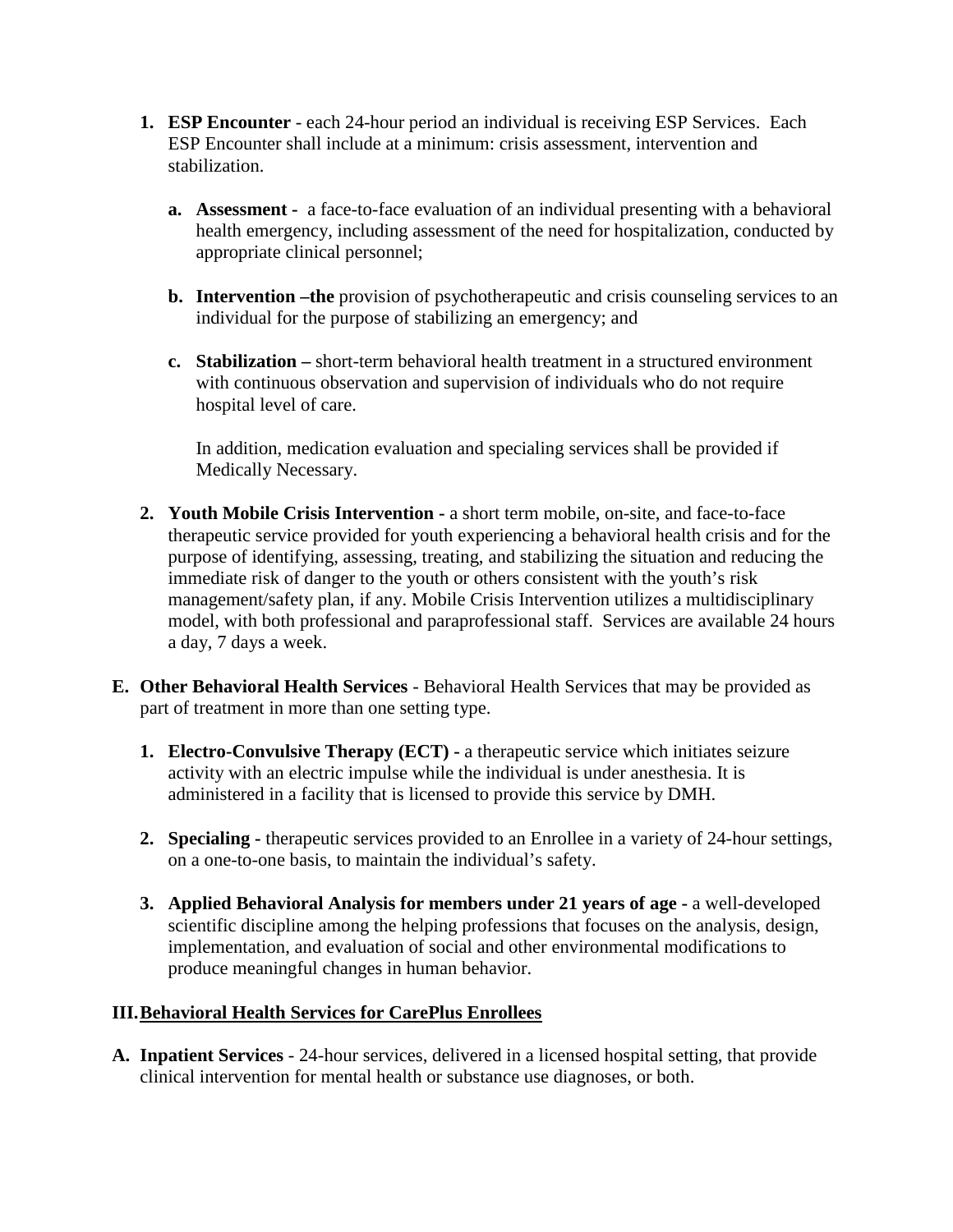- **1. Inpatient Mental Health Services** hospital services to evaluate and treat an acute psychiatric condition which 1) has a relatively sudden onset; 2) has a short, severe course; 3) poses a significant danger to self or others; or 4) has resulted in marked psychosocial dysfunction or grave mental disability.
- **2. Inpatient Substance Use Disorder Services (Level IV)** hospital services that provide a detoxification regimen of medically directed evaluation, care and treatment for psychoactive substance-abusing Enrollees in a medically managed setting.
- **3. Observation/Holding Beds** hospital services, for a period of up to 24 hours, in order to assess, stabilize, and identify appropriate resources for Enrollees.
- **4. Administratively Necessary Day (AND) Services** a day(s) of inpatient hospitalization provided to Enrollees when said Enrollees are clinically ready for discharge, but an appropriate setting is not available. Services shall include appropriate continuing clinical services.
- **B. Diversionary Services** those mental health and substance use disorder services that are provided as clinically appropriate alternatives to Behavioral Health Inpatient Services, or to support an Enrollee returning to the community following a 24-hour acute placement; or to provide intensive support to maintain functioning in the community. There are two categories of Diversionary Services, those provided in a 24-hour facility, and those which are provided in a non-24-hour setting or facility.

### **1. 24-Hour Diversionary Services**

- **a. Community Crisis Stabilization** services provided as an alternative to hospitalization, including short-term psychiatric treatment in structured, communitybased therapeutic environments. Community Crisis Stabilization provides continuous 24-hour observation and supervision for Enrollees who do not require Inpatient **Services**
- **b. Acute Treatment Services (ATS) for Substance Use Disorders (Level III.7)** 24 hour, seven days week, medically monitored addiction treatment services that provide evaluation and withdrawal management. Detoxification services are delivered by nursing and counseling staff under a physician-approved protocol and physicianmonitored procedures and include: bio-psychosocial assessment; individual and group counseling; psychoeducational groups; and discharge planning. Pregnant women receive specialized services to ensure substance use disorder treatment and obstetrical care until disenrolled from CarePlus. Enrollees with Co-Occurring Disorders receive specialized services to ensure treatment for their co-occurring psychiatric conditions. These services may be provided in licensed freestanding or hospital-based programs.
- **c. Clinical Support Services for Substance Use Disorders (Level III**.**5)** 24-hour treatment services, which can be used independently or following Acute Treatment Services for substance use disorders, and including intensive education and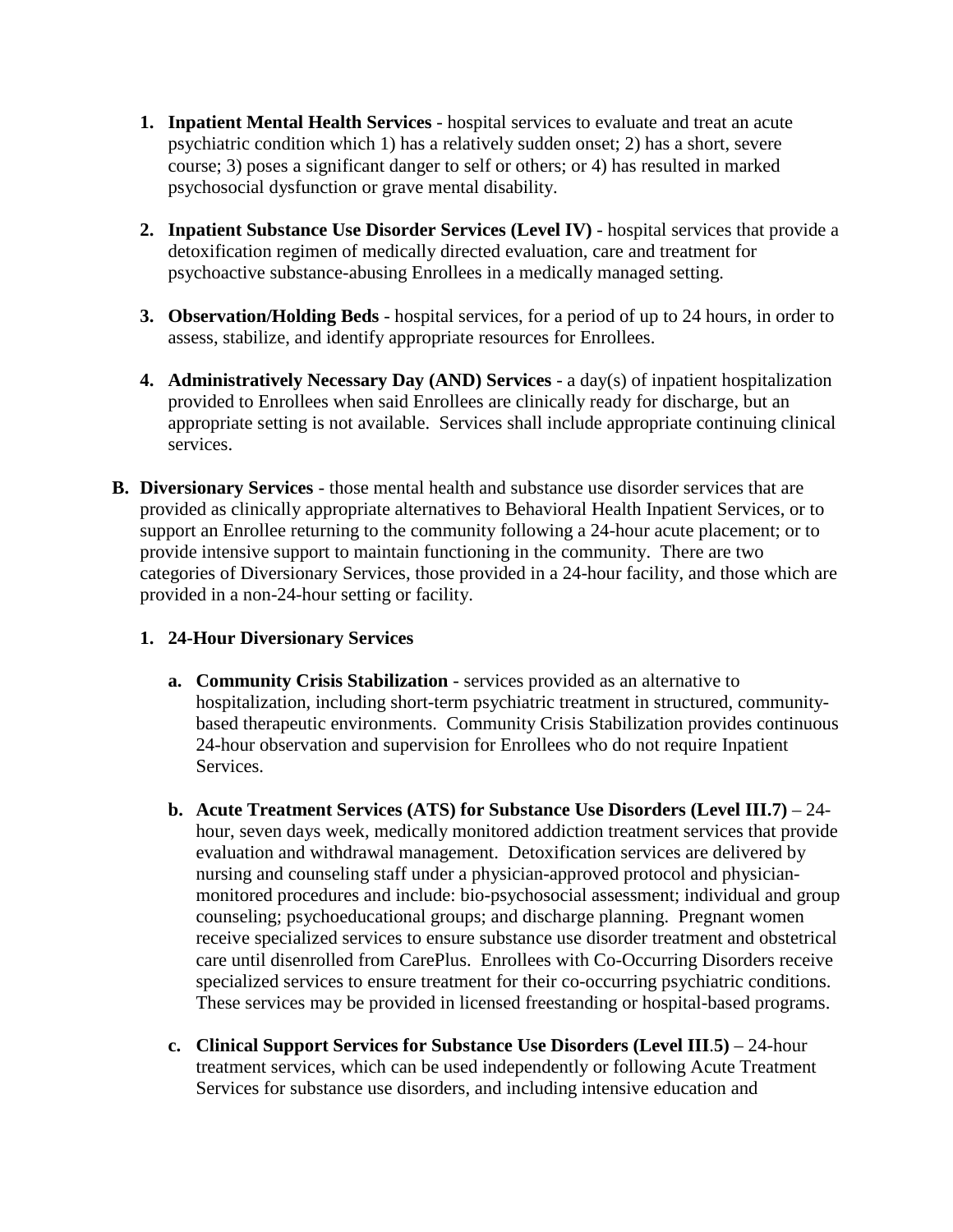counseling regarding the nature of addiction and its consequences; outreach to families and significant others; and aftercare planning for individuals beginning to engage in recovery from addiction. Enrollees with Co-Occurring Disorders receive coordination of transportation and referrals to mental health providers to ensure treatment for their co-occurring psychiatric conditions. Pregnant women receive coordination of their obstetrical care until disenrolled from CarePlus.

#### **2. Non-24-Hour Diversionary Services**

- **a. Community Support Program (CSP)** an array of services delivered by a community-based, mobile, multi-disciplinary team of professionals and paraprofessionals. These programs provide essential services to Enrollees with a long standing history of a psychiatric or substance use disorder and to their families, or to Enrollees who are at varying degrees of increased medical risk, or who have behavioral health issues challenging their optimal level of functioning in the home/community setting. Services include outreach and supportive services, delivered in a community setting, which will vary with respect to hours, type and intensity of services depending on the changing needs of the Enrollee.
- **b. Partial Hospitalization (PHP)** an alternative to Inpatient Mental Health Services, PHP services offer short-term day mental health programming available seven days per week. These services consist of therapeutically intensive acute treatment within a stable therapeutic milieu and include daily psychiatric management.
- **c. Psychiatric Day Treatment** services which constitute a program of a planned combination of diagnostic, treatment and rehabilitative services provided to a person with mental illness who needs more active or inclusive treatment than is typically available through a weekly visit to a mental health center, individual Provider's office or hospital outpatient department, but who does not need 24-hour hospitalization.
- **d. Structured Outpatient Addiction Program (SOAP)** clinically intensive, structured day and/or evening substance use disorder services. These programs can be utilized as a transition service in the continuum of care for an Enrollee being discharged from Acute Substance Abuse Treatment, or can be utilized by individuals, who need Outpatient Services, but who also need more structured treatment for a substance use disorder. These programs may incorporate the evidence-based practice of Motivational Interviewing into clinical programming to promote individualized treatment planning. These programs may include specialized services and staffing for targeted populations including pregnant women (until disenrolled from CarePlus), and adults requiring 24-hour monitoring.
- **e. Intensive Outpatient Program (IOP)** a clinically intensive service designed to improve functional status, provide stabilization in the community, divert an admission to an Inpatient Service, or facilitate a rapid and stable reintegration into the community following a discharge from an inpatient service. The IOP provides timelimited, comprehensive, and coordinated multidisciplinary treatment.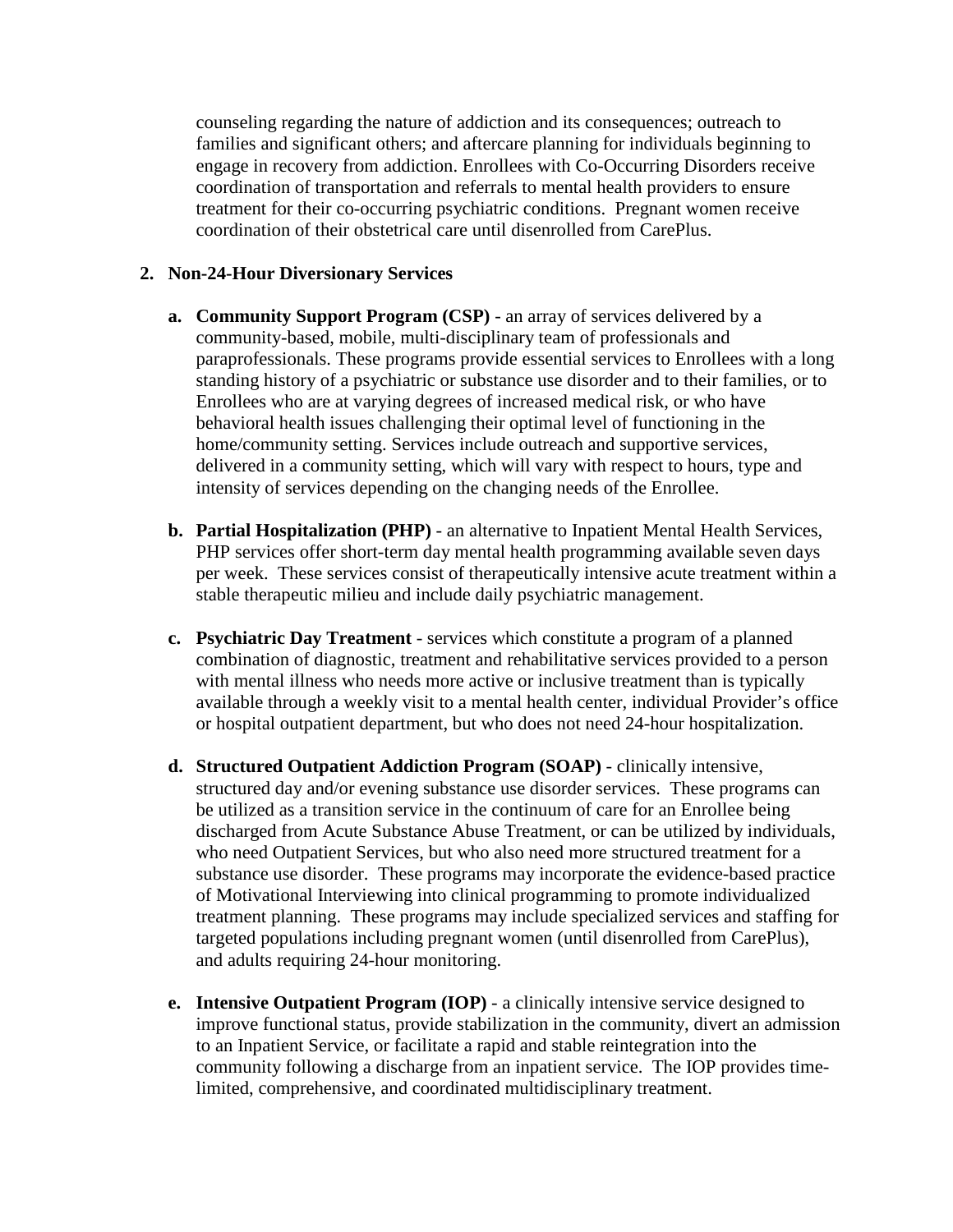**C. Outpatient Services** - mental health and substance use disorder services provided in person in an ambulatory care setting such as a mental health center or substance use disorder clinic, hospital outpatient department, community health center, or practitioner's office. The services may be provided at an Enrollee's home.

**Standard Outpatient Services** – those outpatient services most often provided in an ambulatory care setting.

- **1. Family Consultation** a meeting of at least 15 minutes' duration, either in person or by telephone, with family members or others who are significant to the Enrollee and clinically relevant to an Enrollee's treatment to: identify and plan for additional services; coordinate a treatment plan; review the individual's progress; or revise the treatment plan, as required.
- **2. Case Consultation** an in-person or by telephone meeting of at least 15 minutes' duration, between the treating Provider and other behavioral health clinicians or the Enrollee's primary care physician, concerning an Enrollee who is a client of the Provider, to: identify and plan for additional services; coordinate a treatment plan; review the individual's progress; and revise the treatment plan, as required. Case Consultation shall not include clinical supervision or consultation with other clinicians within the same provider organization.
- **3. Diagnostic Evaluation** an assessment of an Enrollee's level of functioning, including physical, psychological, social, educational and environmental strengths and challenges for the purpose of diagnosis and designing a treatment plan.
- **4. Dialectical Behavioral Therapy (DBT)** a manual-directed outpatient treatment developed by Marsha Linehan, PhD, and her colleagues that combines strategies from behavioral, cognitive, and supportive psychotherapies for Enrollees with borderline personality disorder who also exhibit chronic and parasuicidal behaviors. DBT may be used for other disorders if the Contractor determines that, based on available research, DBT is effective and meets the Contractor's criteria for determining medical necessity.
- **5. Psychiatric Consultation on an Inpatient Medical Unit** an in- person meeting of at least 15 minutes' duration between a psychiatrist or Advanced Practice Registered Nurse Clinical Specialist and an Enrollee at the request of the medical unit to assess the Enrollee's mental status and consult on a behavioral health or psychopharmacological plan with the medical staff on the unit.
- **6. Medication Visit** an individual visit specifically for psychopharmacological evaluation, prescription, review, and/or monitoring by a psychiatrist or R.N. Clinical Specialist for efficacy and side effects.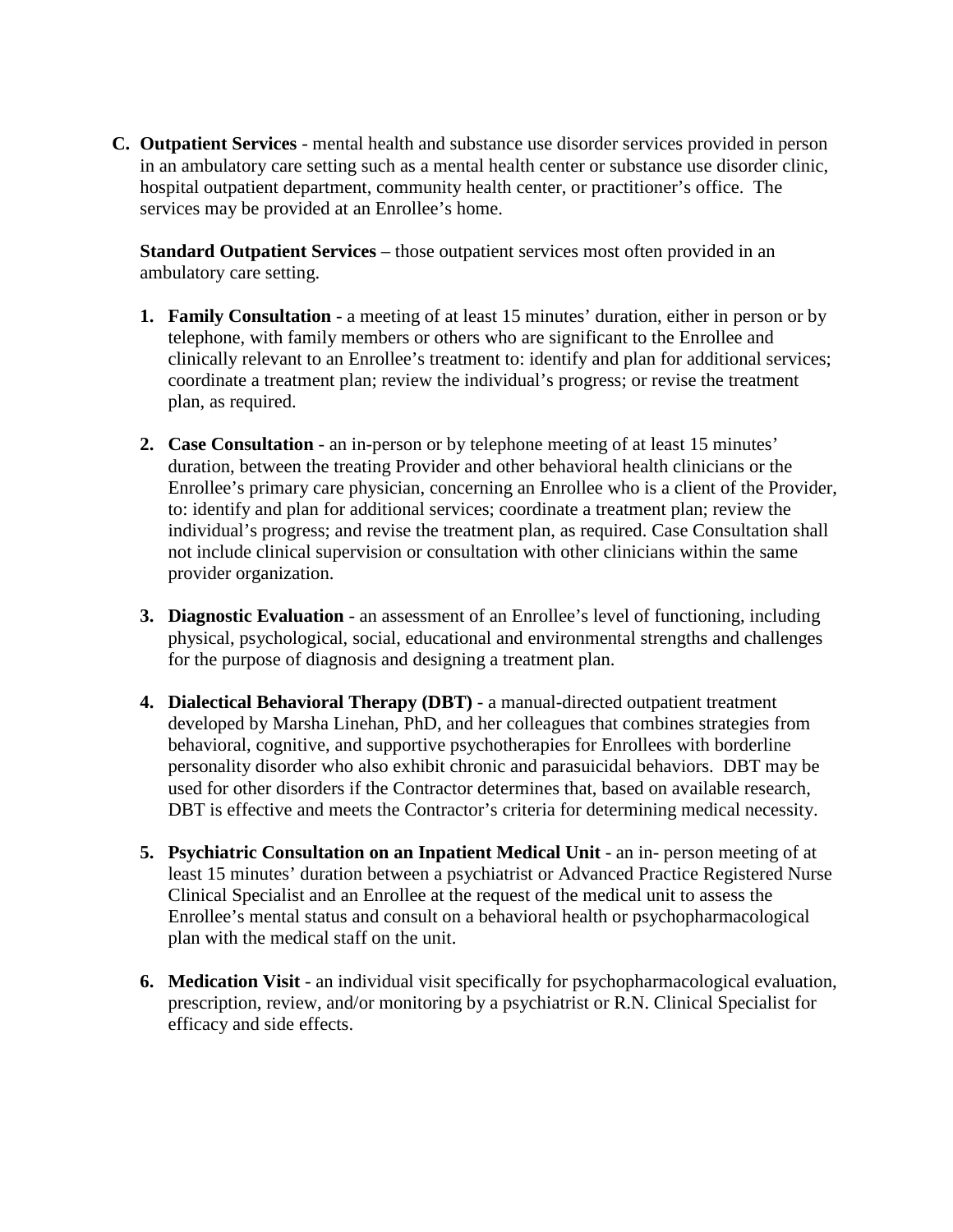- **7. Couples/Family Treatment** the use of psychotherapeutic and counseling techniques in the treatment of an Enrollee and his/her partner and/or family simultaneously in the same session.
- **8. Group Treatment** the use of psychotherapeutic or counseling techniques in the treatment of a group, most of whom are not related by blood, marriage, or legal guardianship.
- **9. Individual Treatment** the use of psychotherapeutic or counseling techniques in the treatment of an individual on a one-to-one basis.
- **10. Inpatient**-**Outpatient Bridge Visit** a single-session consultation conducted by an outpatient provider while an Enrollee remains on an Inpatient psychiatric unit. The Inpatient-Outpatient Bridge Visit involves the outpatient Provider meeting with the Enrollee and the inpatient team or designated inpatient treatment team clinician.
- **11. Acupuncture Treatment** the insertion of metal needles through the skin at certain points on the body, with or without the use of herbs, an electric current, heat to the needles or skin, or both, as an aid to persons who are withdrawing from dependence on substances or in recovery from addiction.
- **12. Opioid Replacement Therapy** medically monitored administration of methadone, Buprenorphine , or other U.S. Food and Drug Administration (FDA)-approved medications to opiate-addicted individuals, in conformance with FDA and Drug Enforcement Administration (DEA) regulations. This service combines medical and pharmacological interventions with counseling, educational and vocational services and is offered on a short-term (detoxification) and long-term (maintenance) basis.
- **13. Ambulatory Detoxification (Level II**.**d)** outpatient services for Members who are experiencing a serious episode of excessive substance use or withdrawal complications. Ambulatory Detoxification is provided under the direction of a physician and is designed to stabilize the Member's medical condition under circumstances where neither life nor significant bodily functions are threatened. The severity of the individual's symptoms will determine the setting, as well as the amount of nursing and physician supervision necessary during the course of treatment.
- **14. Psychological Testing** the use of standardized test instruments to assess a Covered Individual's cognitive, emotional, neuropsychological, verbal, and defensive functioning on the central assumption that individuals have identifiable and measurable differences that can be elicited by means of objective testing.
- **D. Emergency Services Program (ESP)** services that are provided through designated contracted ESPs, and which are available seven days per week, 24 hours per day to provide treatment of any individual who is experiencing a mental health crisis.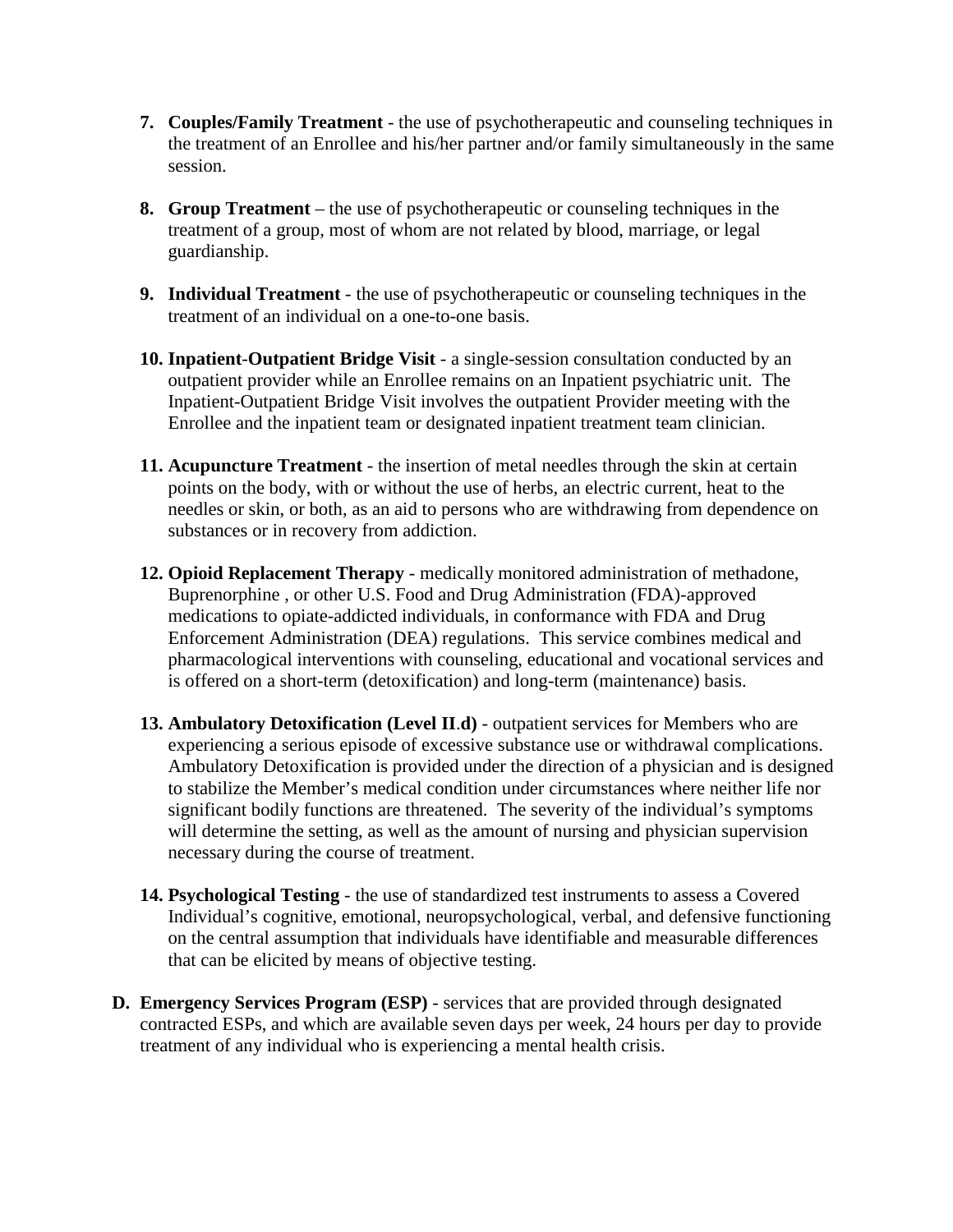- **1. ESP Encounter** each 24-hour period an individual is receiving ESP Services. Each ESP Encounter shall include at a minimum: crisis assessment, intervention and stabilization.
	- **a. Assessment -** a face-to-face evaluation of an individual presenting with a behavioral health emergency, including assessment of the need for hospitalization, conducted by appropriate clinical personnel;
	- **b. Intervention –**the provision of psychotherapeutic and crisis counseling services to an individual for the purpose of stabilizing an emergency; and
	- **c. Stabilization –** short-term behavioral health treatment in a structured environment with continuous observation and supervision of individuals who do not require hospital level of care.

In addition, medication evaluation and specialing services shall be provided if Medically Necessary.

- **E. Other Behavioral Health Services** Behavioral Health Services that may be provided as part of treatment in more than one setting type.
	- **1. Electro-Convulsive Therapy (ECT)** a therapeutic service which initiates seizure activity with an electric impulse while the individual is under anesthesia. It is administered in a facility that is licensed to provide this service by DMH.
	- **2. Specialing -** therapeutic services provided to an Enrollee in a variety of 24-hour settings, on a one-to-one basis, to maintain the individual's safety.

### **IV.ESP SERVICES FOR UNINSURED INDIVIDUALS AND PERSONS COVERED BY MEDICARE ONLY**

The Contractor shall deliver the following Medically Necessary Services to Uninsured Individuals and persons covered by Medicare only:

**Emergency Services Program (ESP) Services** - services that are provided through designated contracted ESPs, and which are available seven days per week, 24 hours per day to provide treatment of any individual who is an Uninsured Individual or an individual insured by Medicare only and is experiencing a mental health crisis.

- **1. ESP Encounter** shall mean each 24-hour period an individual is receiving ESP Services. Each ESP Encounter shall include, at a minimum: Crisis Assessment, Intervention, and Stabilization.
	- **a. Crisis Assessment**: a face-to-face evaluation of an individual presenting with a Behavioral Health emergency, including assessment of the need for hospitalization, conducted by appropriate clinical personnel;